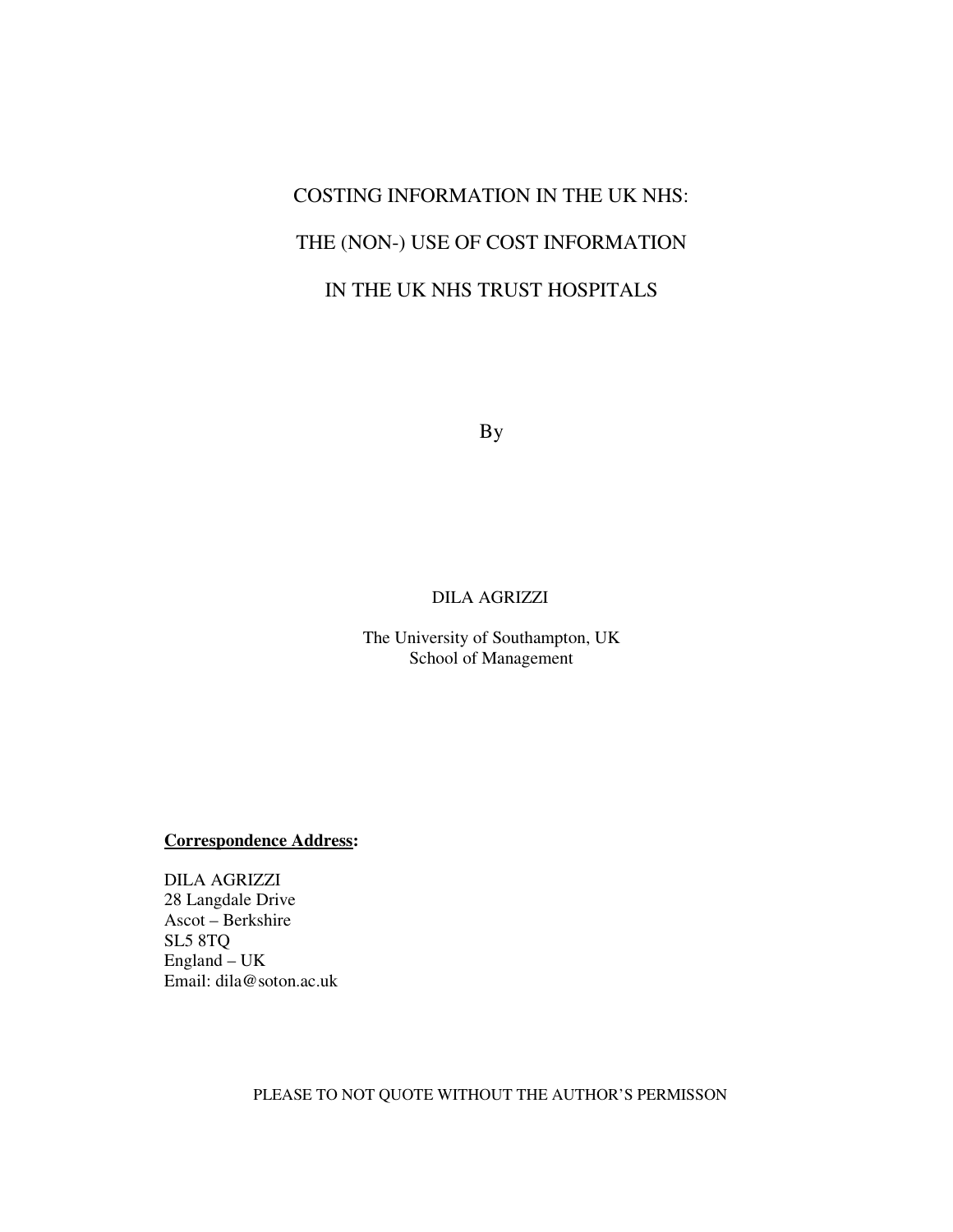## COSTING INFORMATION IN THE UK NHS: THE (NON-) USE OF COST INFORMATION IN THE UK NHS TRUST HOSPITALS

## *Abstract*

This paper aims to examine empirically the development and usage of cost information in the UK National Health Services (NHS) in order to provide information on how it is currently used and how it might be used in the future. The issues of costing healthcare service have been discussed internationally, in the light of the Diagnostic Related Groups (DRGs). The findings suggests that, in the UK, despite the introduction of Health Resource Groups (HRGs), there is no indication that the Department of Health has any direct interest in pursuing the consideration of HRGs as a control device. Therefore, the micro effect is a decoupling from cost control at the organisational level. The paper adds to our understanding of the nature of the interaction between the macro steering process and the micro effects. The analysis of the data follows Habermas' (1984) discursive process, which involves marshalling evidence, informed by a 'middle range' methodology (Laughlin, 1995, 2004) to develop a convincing argument concerning a particular situation.

**Key works**: DRGs, HRGs, cost information in hospitals.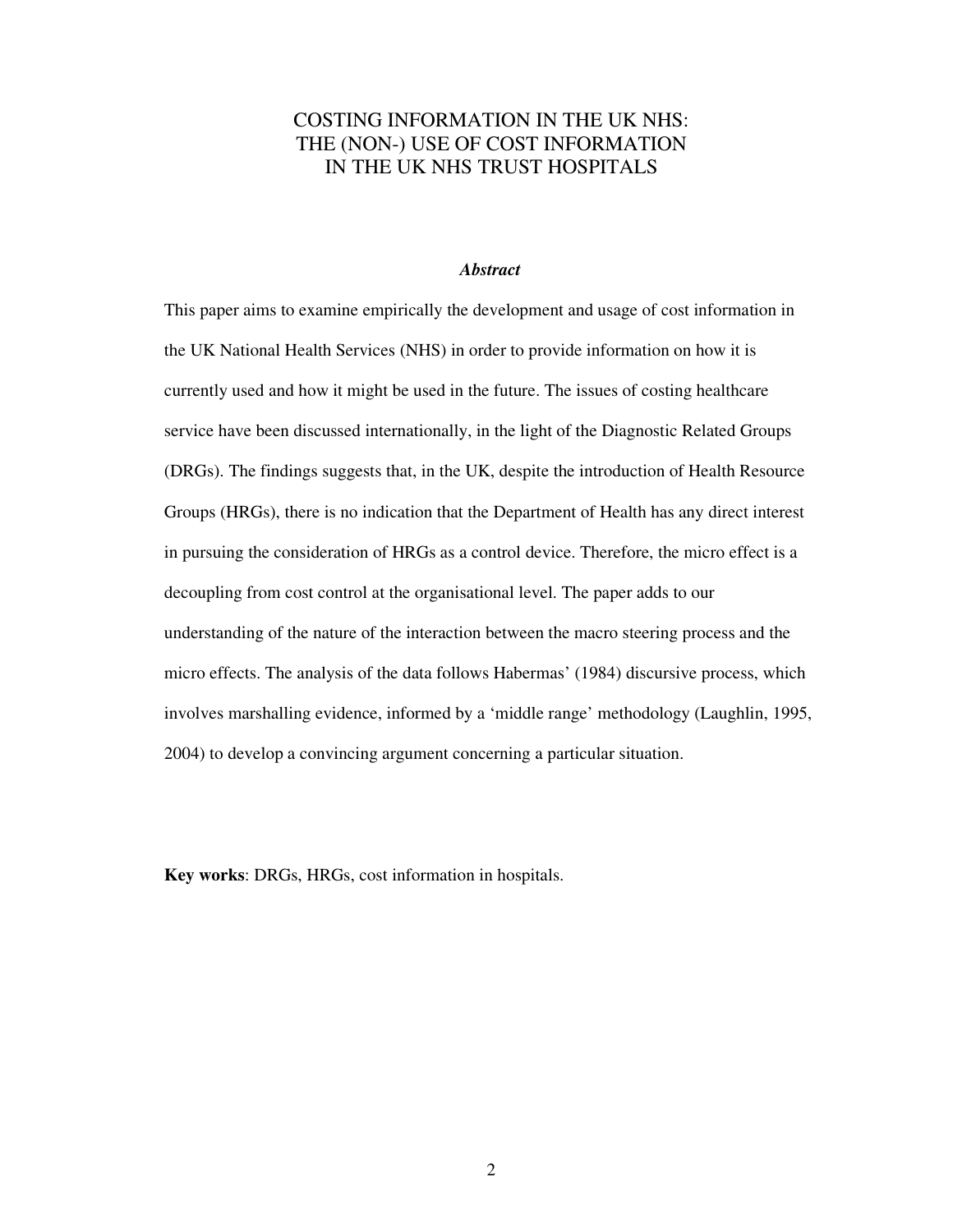## **COSTING INFORMATION IN THE UK NHS: THE (NON-) USE OF COST INFORMATION IN THE UK NHS TRUST HOSPITALS**

#### **INTRODUCTION**

The efficient use of resources in healthcare is important because inefficiency means wasting resources that could be available to provide care for those in need. The UK NHS legislation reinforces the view that this efficiency can be achieved by implementing cost/resourcecontrol mechanisms. This has previously been operationalised through the internal market and various changes to the health services administrative structures (Ham, 1999). The current UK NHS contracting process between providers and purchasers of healthcare adopts Health Resource Groups (HRGs), which are designed to group together episodes that are clinically coherent and consume similar amounts of resource. However, HRGs are not used as a means of distributing or controlling resources. In other nations, unlike the UK, the recourse to cost/resource control has been more explicit and it has been operationalised using systems of Diagnostic Related Groups  $(DRGs)^{1}$ . This study is concerned with an exploration of costing for control in the UK NHS in the light of the NHS model of control introduced by the New Labour Government (1997 White Paper). It aims to explore ways of improving systems of control and to provide information on how costing is currently used and how it might be used in the future within the UK NHS.

The paper discusses the nature of the interaction between the macro steering process and the micro effects. It discusses the nature of the Government attempts to steer the NHS organisations. The paper examines empirically how cost information is developed and used in a particular NHS Trust, in the light of the organisational members' perspective. It reveals that costing information is, at a certain extent, rejected. This study provides a unique emphasis on the impact of culture on the control systems in the NHS. The research approach adopted is 'middle-range thinking' (Laughlin, 1995, 2004), Laughlin's (1991) and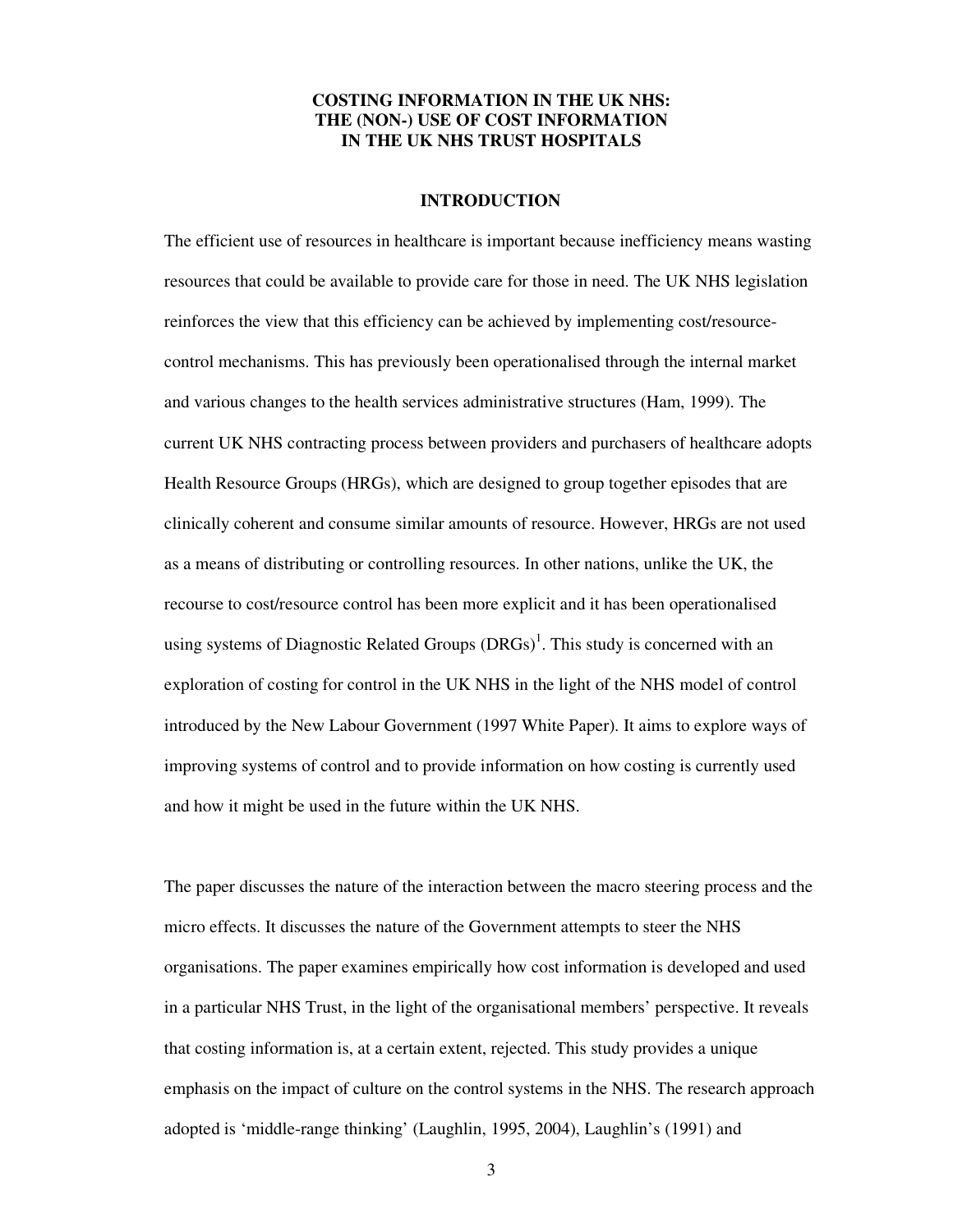Broadbent & Laughlin's (1997) theoretical models for understanding organisational and accounting change. This theoretical combination is of an interpretative nature and, as such, it provides a language to discuss both the opportunity to build some understanding about the dynamics of the relationship between the societal level (the Department of Health) and the organisational level (the NHS organisations) and the issues of accounting change in organisations.

The findings of the paper indicate that, although benchmarking in the UK NHS is not new (Jones, 2002), it has become compulsory, following the abolition of the quasi market (in which cost was perceived as necessary to price the outputs provided). The introduction of a system supported by benchmarking reinforced the need for a comprehensive and consistent policy to costing. The introduction of the Long-Term Service Agreements (LTSAs) initiative reflects the operationalisation of this approach (HSC 1998/198), as it implies that the budget allocations to the NHS Trusts should be linked to activities, according to a local health programmes (HImPs). It is within this context that all NHS acute Trusts should set their services agreement on a long-term basis. The most extensive changes have been developed within this perspective and, therefore, financial control of spending limits has become more visible through the introduction of the star-ratings system, which has financial control as one element (The NHS Performance Ratings for Acute Trusts, 2000/2001). Therefore, cost control remains a key element for consideration and this requires empirical examination.

The paper is organised in the following fashion: Section 2 addresses the theoretical and methodological approach. It also provides a broad overview of the profile of the organisation that informs the basis of this case study. Section 3 develops a contextual understanding of the NHS current approach to resource control and, therefore, it briefly reviews the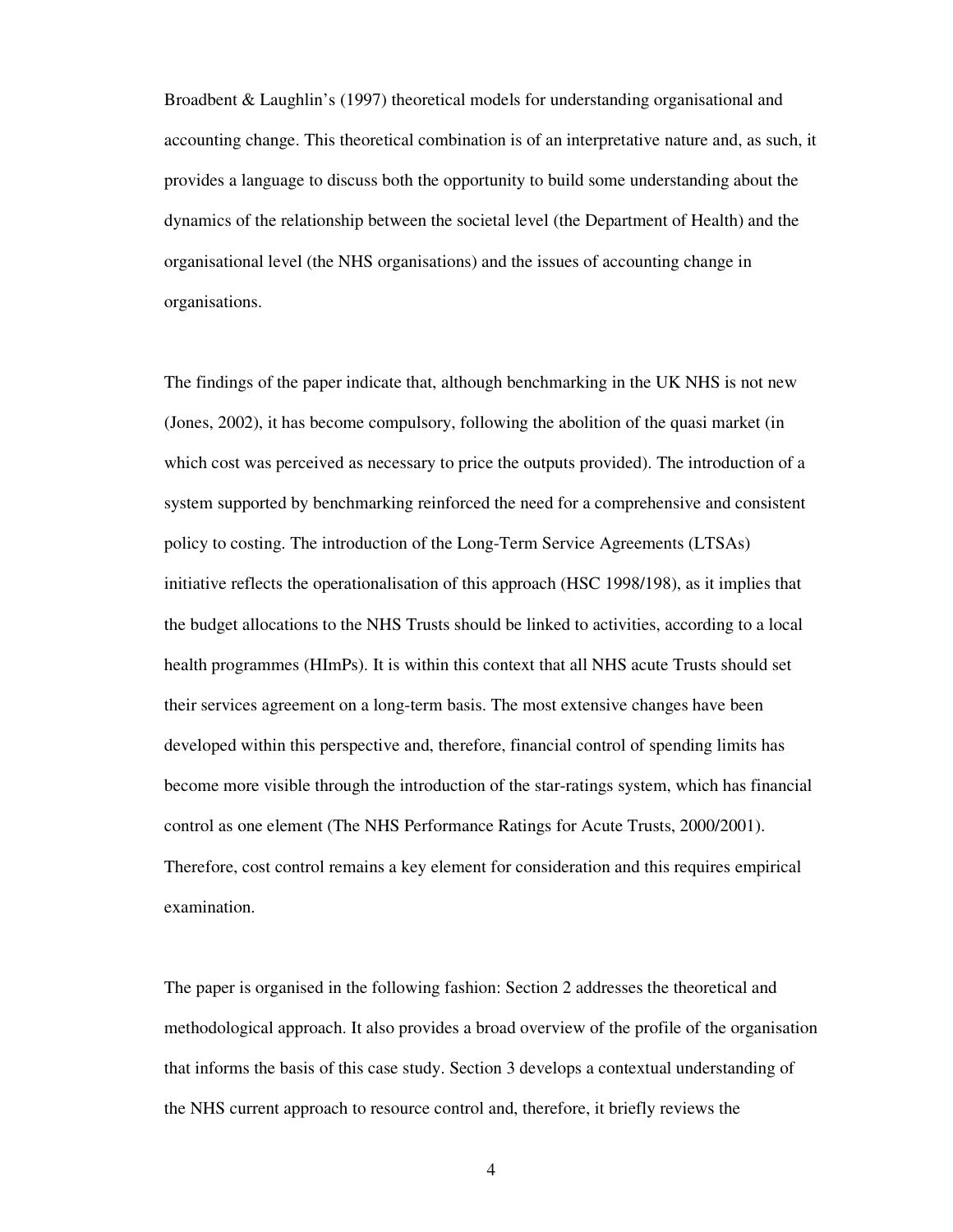approaches to costing/resource control and how these have been developed in the UK NHS. This section also provides a brief overview of the approaches to costing healthcare within the international context, in order to locate the UK. Section 4 focuses on the findings and the final section concludes the paper and provides directions for further research.

#### **METHODOLOGICAL AND THEORETICAL FRAMEWORK**

As this study illustrates a case of a macro steering (DoH) trying to regulate the systems (the NHS organisations) in the light of the lifeworld that informs the macro steering (DoH), it adopts Broadbent and Laughlin's (1997) theoretical model. This model is built on the notion of control and design archetypes (Greenwood and Hidings, 1988)<sup>2</sup> and, as such it provides a mode of theorising the control systems of an organisation, linking them to societal processes of control. This theoretical framework is complemented by Laughlin's (1991) model of organisational change, which allows the application of the notion of 'absorption'<sup>3</sup> at the micro level. Similar themes, concerns and conclusions are apparent in other studies, which address issues regarding the roles of accounting information in hospitals (e.g. Nyland and Pettersen, 2004; Lapsey, 2001; Covaleski and Dirsmith, 1983). This paper confirms the findings of previous literature and it provides an indication of the nature of the decoupling from cost control perceived within the NHS organisations.

This paper adopts a broad methodological perspective, which allows recognition of the importance of the context in which organisations operate and this is a relevant aspect in seeking to explore the issues concerning control processes in healthcare. 'Middle-range thinking' provides an analytical framework that can be used to build some understanding of the changing processes in organisations (Laughlin, 1995, 2004). It is within this perspective that this study undertook an empirical investigation into a particular NHS organisation and it adopted various methods of data collection. In line with the methodological approach, a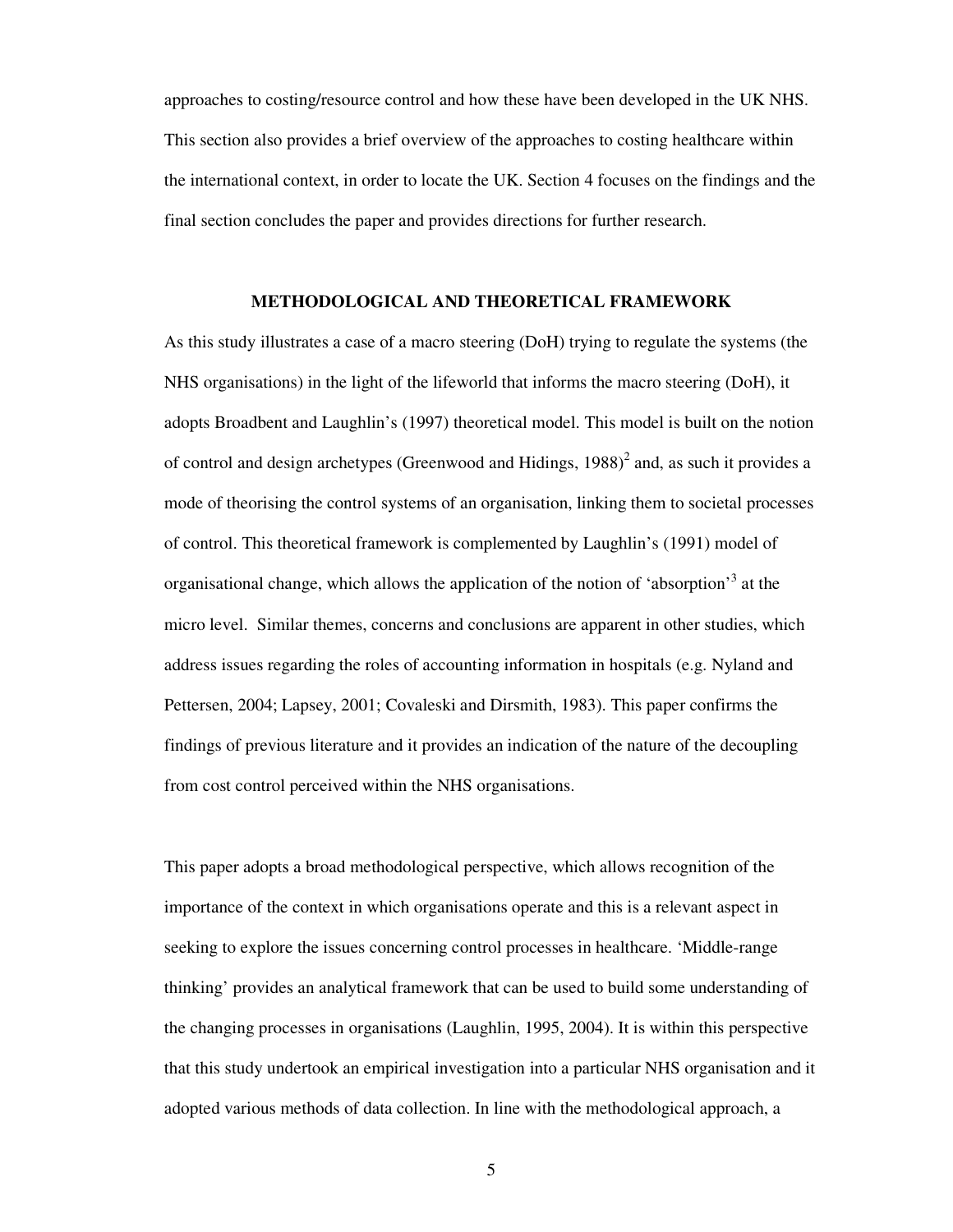sample of medical personnel and management team were formally and informally interviewed. The analysis of both the DoH legislative documentation and the documentation of this particular NHS Trust formed the basis for the empirical investigation. The study extended to formal and informal meetings. The researcher's attendance to the Trust's public board meetings (1999-2002) became a rich source of information. Observation was an inherent and relevant part of the research process. The analysis of the empirical investigation is a result of the triangulation of all the data collection methods adopted in comparison with other issues that emerged in the informal and observational findings (Ryan *et al*., 2002). The analysis of the data follows Habermas' (1984) discursive process, which involves marshalling evidence, informed by a 'middle range' theory to develop a convincing argument concerning a particular situation.

## *The Organisation Profile*

The organisation, which is the focus of this study, is the largest non-teaching NHS acute Trust in the South of England. This factor was significant to justify the choice of this particular organisation. The NHS Trust under consideration is composed of two hospitals covering a population of approximately 450,000. It employs approximately 2,692 people, evenly situated between two sites located about 30 miles away from each other. Different physical aspects between the sites were observed and this seems to impact on the Trust's management control issues. As an assurance of confidentiality was given, the hospitals are named 1 and 2. Hospital 1 is located in a large greenbelt and wealthy area. Its main entrance is peculiar, seeing as it reflects a shopping centre environment, which indicates some attempts to develop a patient-friendly environment as well as to generate extra revenue by renting out retail space. Hospital 1 houses all the Trust's management. The Finance Department is located in a building, which was originally an old-fashioned Nightingale-style ward and, hence, at the edge of the hospital environment, with its main entrance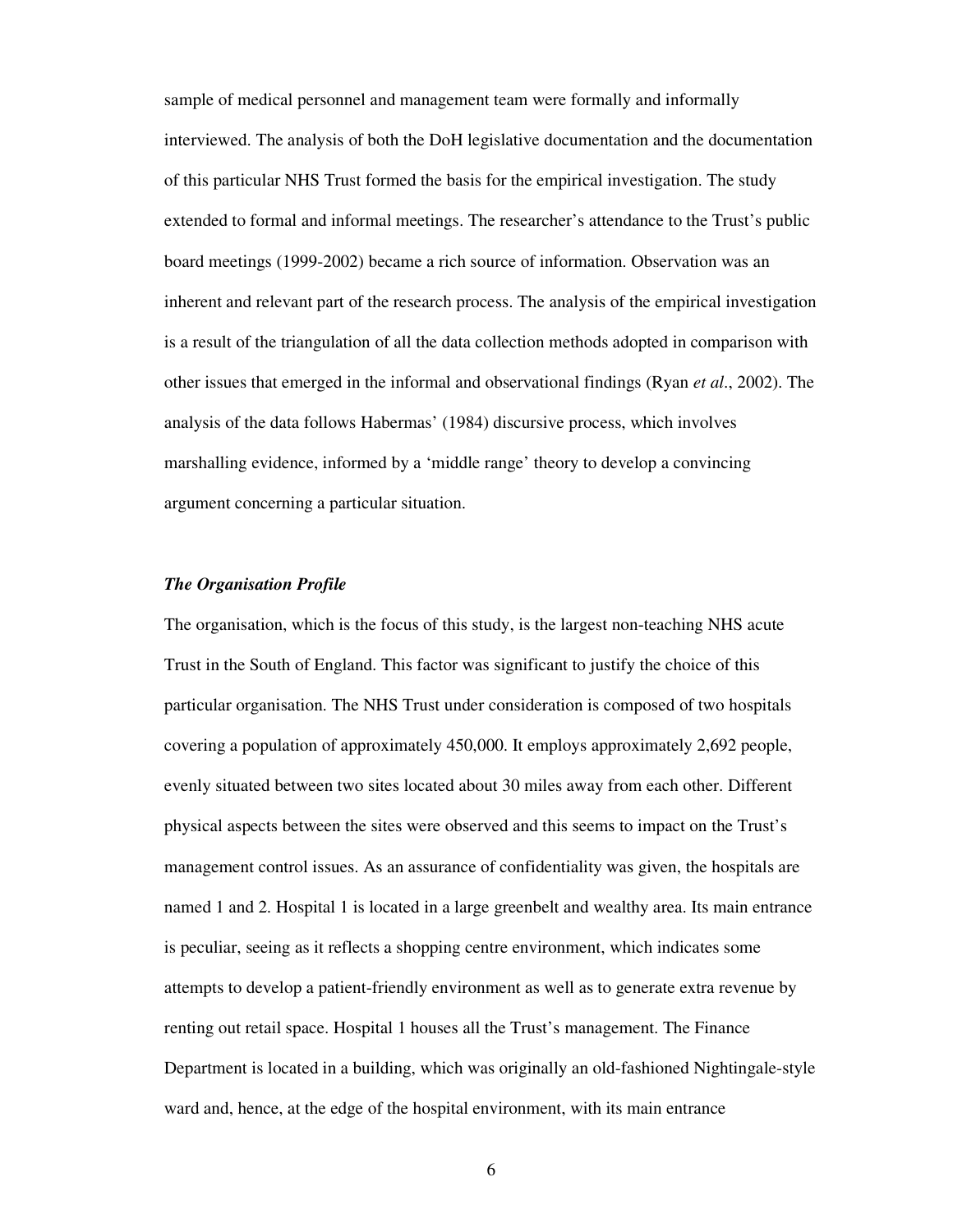symbolically facing the resuscitation room. Whilst it is part of the organisation, it is placed on the fringes of the hospital. Although Hospital 1 is situated in a privileged area, there are issues concerning its location, which are critically interfering with both its quality of the service delivery and its general financial situation. Its location has impacted on nurses and carers' recruitment and retention problems and this is perceived as a key issue. Many aspects are seen as causal factors that aggravate this problem, such as the high housing cost in the surroundings; the active private medicine; poor transportation links, the paucity of social activities and the pressure resulting from the increasing demand in A&E.

Hospital 2, unlike Hospital 1, is run in a central small urban area, next to a busy road and surrounded by social facilities, where housing cost is not seen as a concern. Perversely, the staff employed by Hospital 2 are entitled to London weighting and, hence, their wages are higher than Hospital 1. As a result, Hospital 2 has lower staff recruitment and retention problems compared to Hospital 1. Ironically, the workload intensity in hospital 2 is considerably lower than hospital 1, because of the merger<sup>4</sup>. Therefore, Hospital 2 is not big enough to stand by itself and, although its staff turnover is not an issue, its small site leaves little possibility for expansion of activity. Consolidating activities to ensure that effective care is provided has been challenging for this particular NHS Trust.

#### *Financial Situation*

The local Health Authority (HA) reports that this NHS Trust presents, in absolute value, the greatest deficit within the region. While the HA considers that management control issues are key aspects of the Trust's difficult financial situation, the HA's managers were unable to provide any further details about it. The NHS Trust's Financial Report on 31/01/03 presents a deficit of approximately £2,500.000 and this represented 3% of its annual budget. Its out turn for 2003 was a cumulative overspend resulting in a deficit of approximately £4,800,000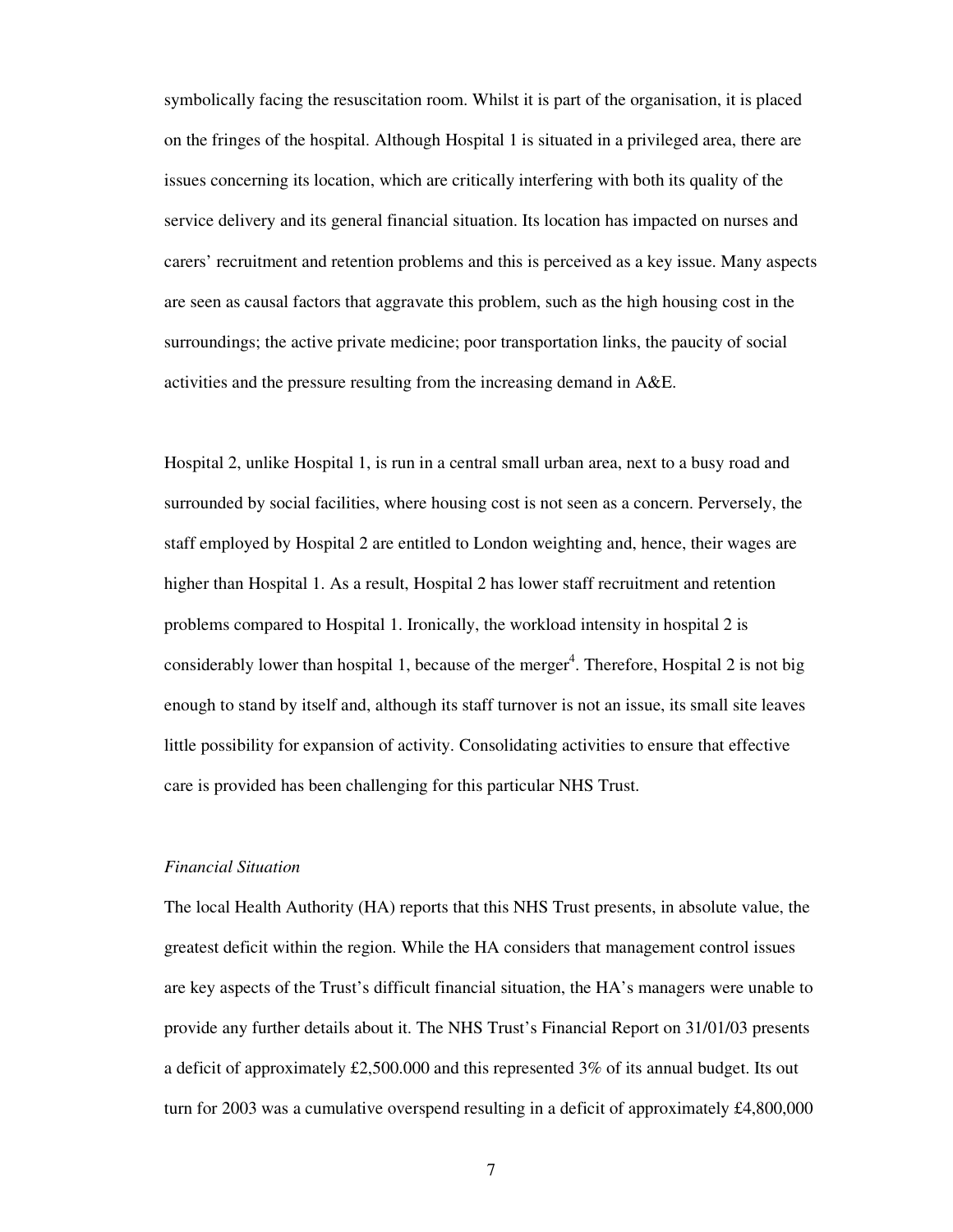(Financial Report, 31<sup>st</sup> of March 2003). The main overspending directorates were those most directly affected by increased activity and recruitment and retention problems, such as Medicine, Accident  $&$  Emergency (A&E) and Anaesthetics. The highest expenditure in these areas relates to agency and bank staff<sup>5</sup>, which are necessary to minimise the recruitment and retention issue. The cost of hiring agency and bank staff is a key problem, since it costs 50% more than hiring staff employed by the Trust. The cost of constantly moving consultants between both locations, due to the split-site working, is considered high which has caused further problems for the Trust's financial position. Its financial situation was further aggravated by the fact that the health economy entered into a period of significant change in 2001, which involved revision of both financial and functional aspects. The HA that contains this Trust was facing a substantial accumulated deficit in 2001. As a result, the need to generate significant additional savings had become a priority over the three-year period (from 2001 to 2003). As a result, this Trust had undertaken a savings programme to minimise the deficit faced by the region.

#### **A MACRO PERSPECTIVE**

### *New labour – inter-agency collaboration*

The literature has, for some time, been concerned with the UK State's attempts to keep control of resources by introducing control mechanisms and accounting systems (Preston, 1992; Purdy, 1995). Most authors have examined the Conservative Governments' initiatives to ensure efficiency and provide mechanisms for pricing introduced in the NHS internal market (e.g. Le Grand, 1994; Ferlie, 1994). The issues of commissioning healthcare service within the quasi-market approach have been debated in previous literature (e.g. Barker *et al*., 1997; Flynn & Williams, 1997). Some authors argue that, in the previous Government, costing for contracting purposes and the overall role of accounting became more sophisticated, taking an entrepreneurial approach (Lapsley and Pettigrew, 1994; Richardson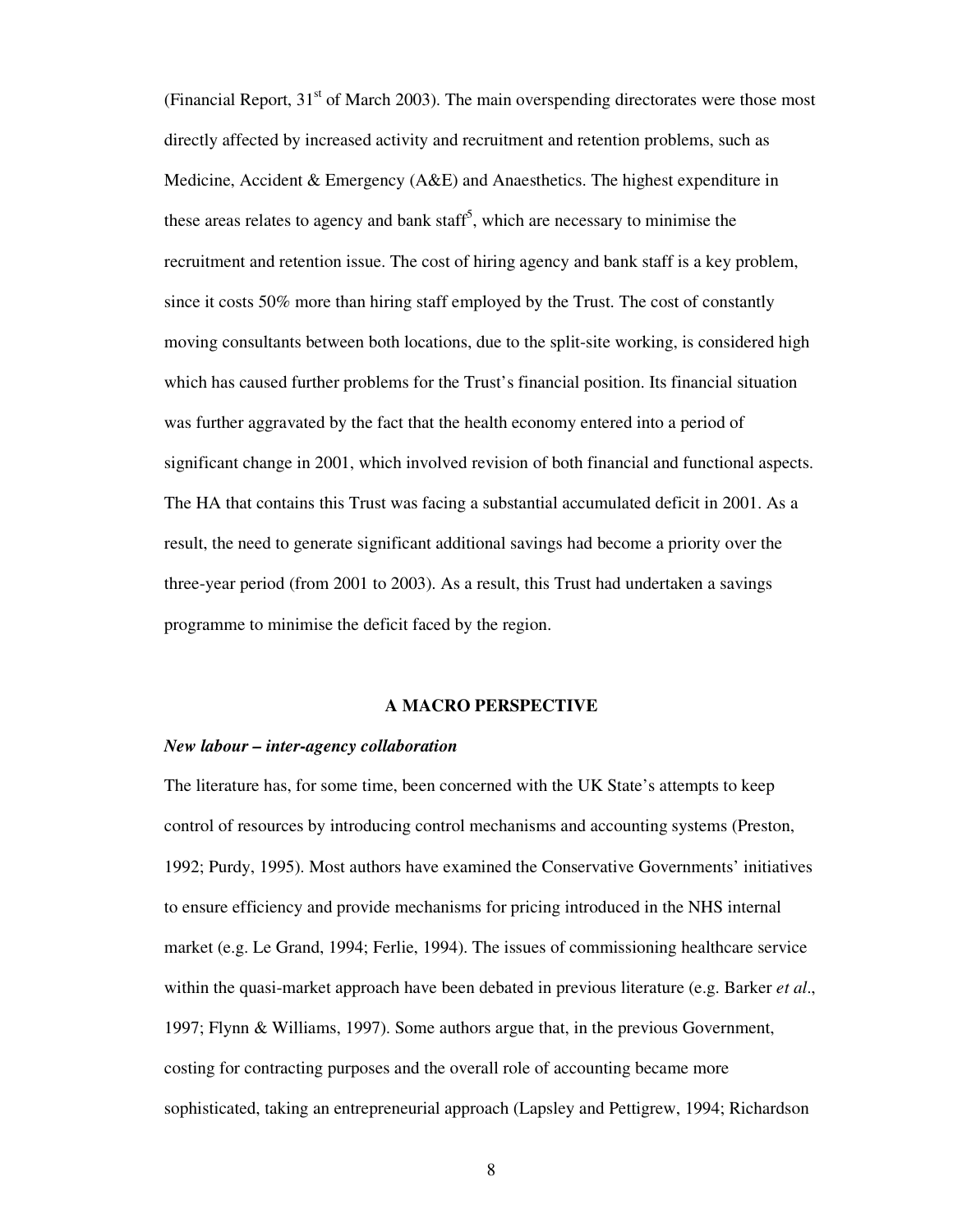and Cullen, 2000). However, there is the argument that providers of healthcare used different costing approaches, which led to a paucity of comparability (Ellwood, 1996c). Notwithstanding the various attempts to develop costing, the literature argues that the Conservative Government's policy of competition between providers and choice for patients did not deliver the efficiency and responsiveness expected (Propper and Bartlett, 1997). A range of elements was suggested as causal factors, including the need of a consistent approach to costing.

In trying to attenuate the effects of competition resulted from the internal market, the Labour Government introduced the notion of 'an integrated care model' through the implementation of a new NHS model of control (1997 White Paper). This included the introduction of the Long-Term Service Agreements – LTSAs (HSC 1999/243), which were seen as a means of minimising the conflicts between providers and commissioners and tackle fragmentation at the local level (which seemed to be created by the internal market). The LTSAs initiative implies that the budgets allocated to the NHS Trusts should be linked to activities (HSC 1998/198). Within this context, all NHS Trusts should set their Services Agreement on a long-term basis and according to the Health Improvement Programmes (HImPs). The Government's expectation was that the LTSAs' initiative replaced the short terminism of the market, in order to provide the stability needed to ensure appropriate access to high quality services across the country (equity). It is in this sense that long-term contracts (from 3-5 years) replaced one-year contracts between providers and commissioners. In practice, the level of service activity and the financial investment (required from all NHS Trusts through LTSAs to achieve key targets) should be set in the annual Service Financial Framework (SaFFs). This process should provide the basis upon which the health needs (including aspects of equity and quality) could be reflected in the financial planning. This approach is similar to a previous initiative introduced by the Conservative Government, which aimed to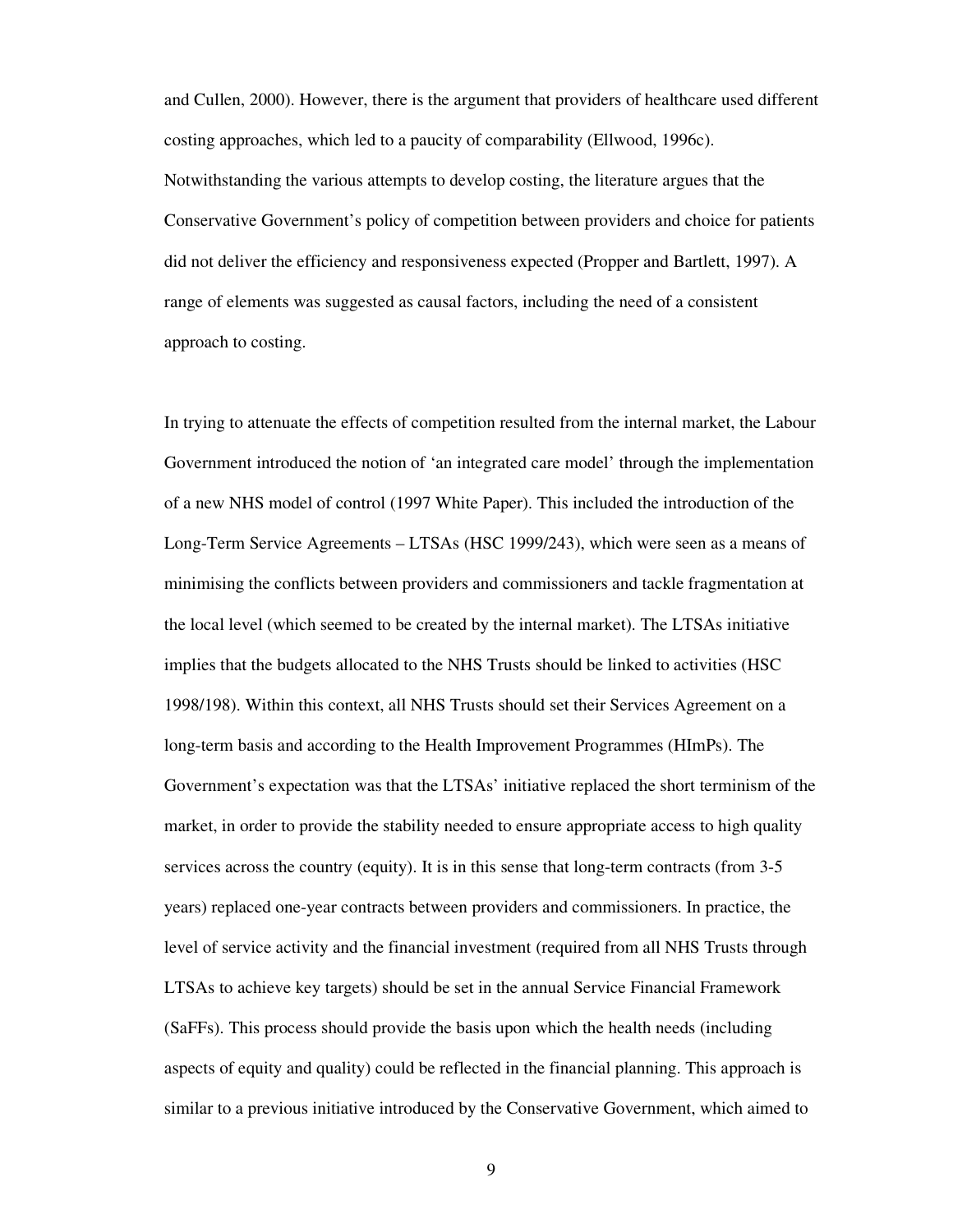facilitate the contracting process by introducing the concept of a long-term relationship (Fattore, 1999). It was also a strategy to reduce costs; since the internal market was considered costly (Ham, 1999) and also because there is the assumption that long-term agreements diminish the frequency of negotiations of prices and products, allowing providers to manage their costs better (Jones, 1999, 2000).

"A key issue in contracting for health service is how to ensure that providers deliver appropriate standards of treatment while keeping costs down" (Barker *et al*., 1997:82).

It was within this perspective that the NHS model of control introduced a new emphasis on standards and outcomes of services, along with a system supported by benchmarking, which reinforced the need for a dependable approach to costing. This approach was manifested in the mandatory requirements regarding the NHS cost-control guiding principle (HSC 1999/098, page 18).

This policy was operationalised through the National Reference Costing Exercise (NRCE, June 2000), which is part of an extensive set of performance measurements introduced by the Government (High Level of Performance Indicators, 1999) that compose the National Performance Framework (NPF). The NRCE's main objective was to serve the NHS Trusts with the opportunity to recognise cost differences and understand the reasons behind variances ((HSC 1999/098)). The NRCE is composed of three main sets of information: The National Schedule of Reference Costs (NSRC), the National Reference Costs Index (NRCI) and the HRGs. The NSRC sets out mandatory requirements and guidance for the costing of acute services in order to compare costs and, consequently, allows the Government to tackle variances at the local level (First Class Service, 1999). According to the NSRC Guidance, to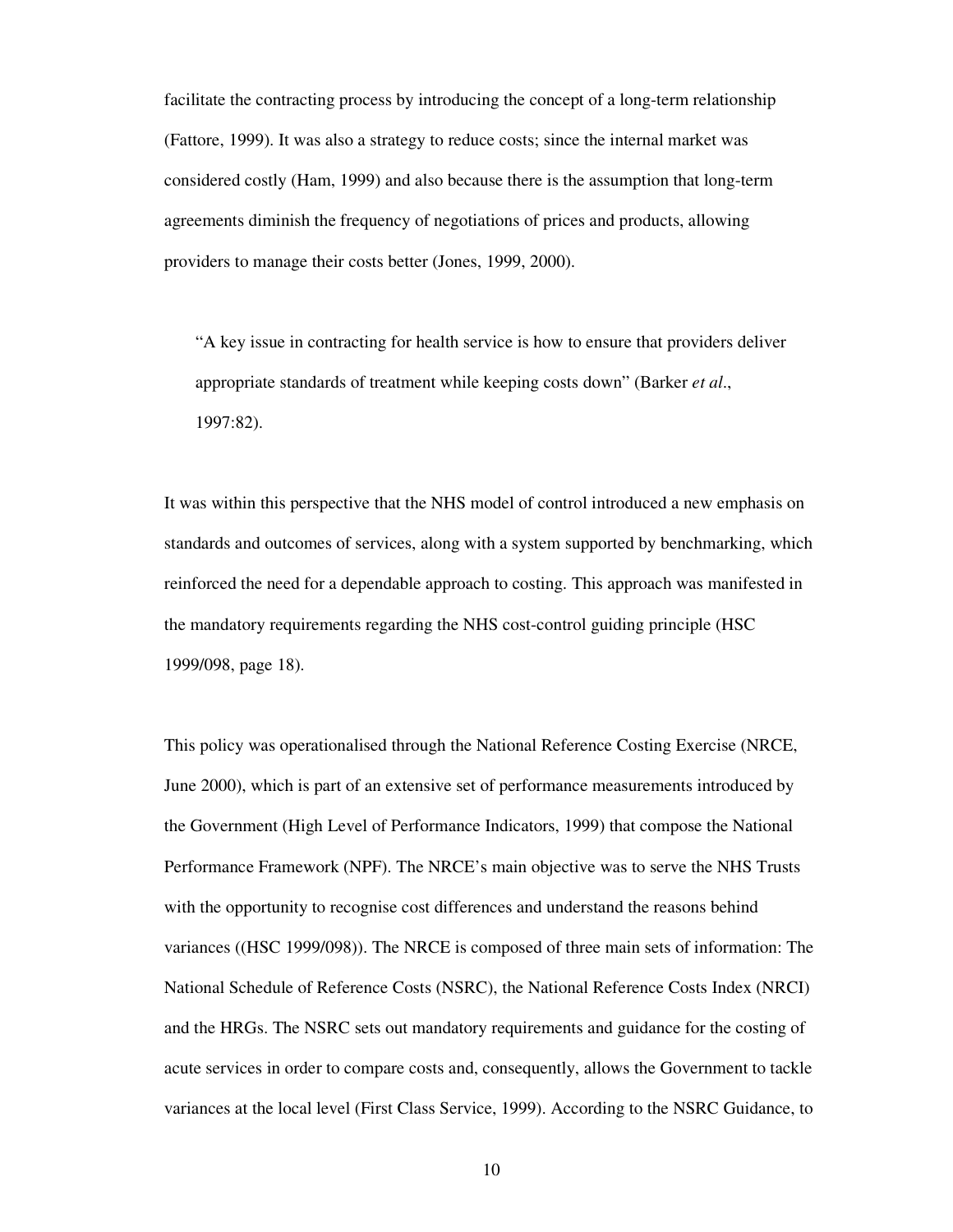which the NHS Trusts are subject, they are required to make costing information available to local commissioners and to the NHS Executive within a given timescale. The NSRC suggests that costing control should be undertaken in a collaborative way at the local level to facilitate meaningful discussions between providers and commissioners of healthcare on variations in the cost of service (HSC 1998/163 and HSC 1999/098). The NSRC and Activities Requirement provide detailed guidance on the national approach to costing and, hence, it details the range of services to be costed at HRGs, which are developed from national data. The NRCI aims to rank hospitals according to their index value, to serve comparison purposes. This index is calculated by dividing a hospital actual total cost (HRG cost *x* number of HRGs) by its expected cost (national average cost *x* the number of HRGs).

In seeking to provide a detailed framework to be followed by the NHS hospitals, the Department of Health launched the NHS Cost Manual (2000), whose aim (as its predecessor) is to introduce a more standardised approach to the treatment of cost and activity and to seek to improve comparability in cost information. Within this framework, Healthcare Frameworks are tools designed to compare aggregated data on people, patients, their treatment and its outcome. They plot groups of people with similar health conditions and expected outcomes given similar interventions (Health Benefit Groups-HBGs) against groups of interventions that are similar in resource use and clinical meaning (HRGs). HRGs are, thus, an attempt to get away from average speciality costs and move to a more sensitive measure by breaking down specialities into different groupings, according to the complexity of the procedure. In theory, the costing approach established through the NHS Costing Manual was introduced by the Department of Health to support the NSRC in an attempt to control costs in the NHS Hospitals. This policy follows a long tradition of central control towards the NHS organisations, which implies the possibility of controlling organisational behaviour through the establishment of national targets (Agrizzi, 2003). However, in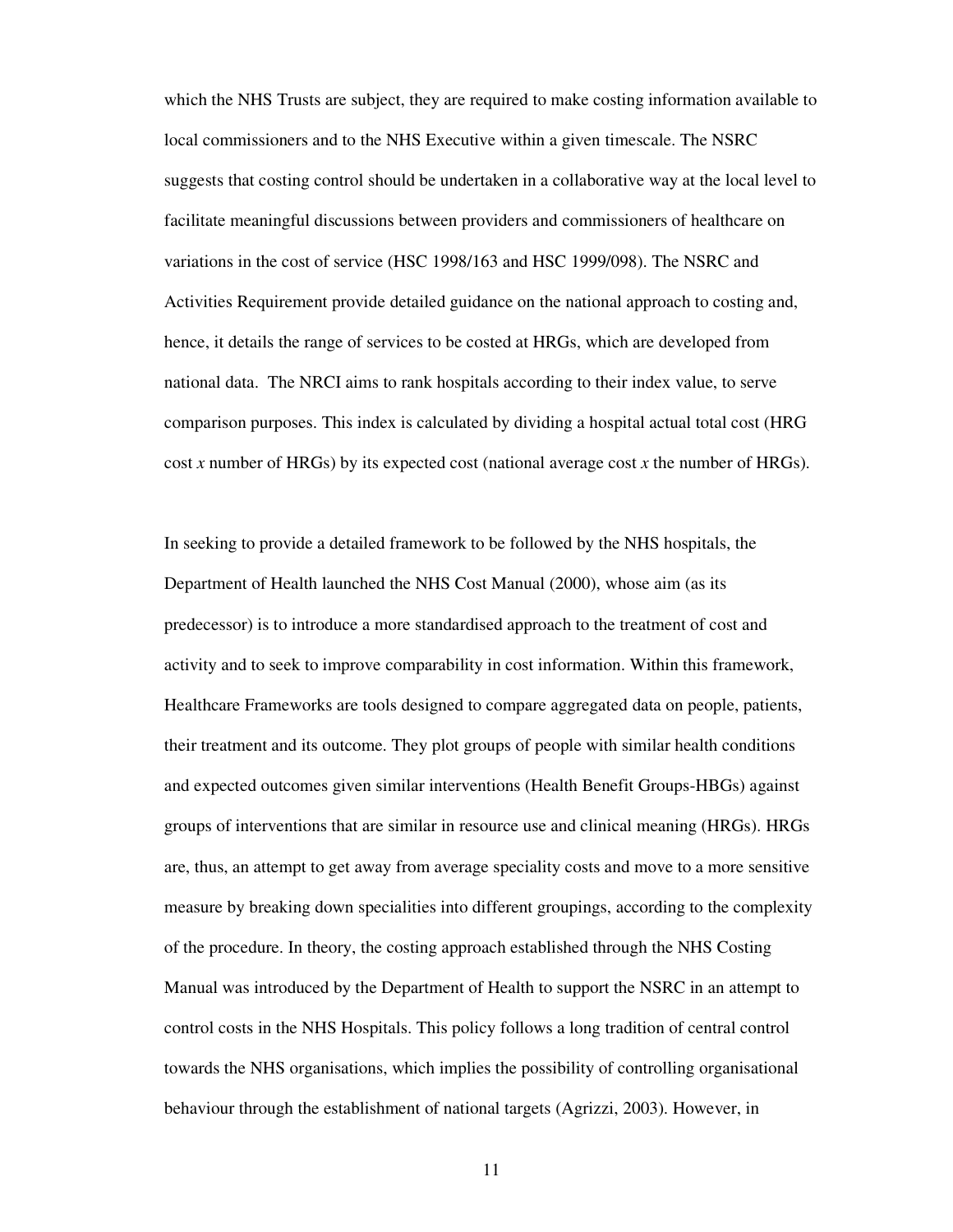practice, the flexibility of the structure offered by the NHS costing approach and the inherent nature of cost apportionment, means that different NHS Trusts calculate their costs on different bases. The NHS Trusts make their own decisions about using different methods of apportioning costs, since the data are recorded in their systems in different ways<sup>6</sup>. In practice, therefore, the reference cost (and, then, HRGs) compares hospitals on different bases and this implies that HRGs produced by individual NHS Trusts cannot be directly comparable. The findings in this paper confirm previous literature that has shown evidence that the NSRC is not robust enough for comparisons and, as a result, cost variation between NHS Trusts cannot represent real efficiency differences (Llewellyn and Northcott, 2001; 2003).

## *World-Wide approaches to cost control*

Within the international context, hospitals have adopted different approaches in order to set their budget. In general, it has been a move from open-ended retrospective funding of hospital activities to the establishment of prospective budgets. One means of dealing with the issue of linking payment to activity is using DRGs combined with the Prospective Payment System (PPS) and this procedure has been used in the wide-world context to control the increasing public cost in healthcare. In the first instance, DRGs were created as a tool for better management in organisations, especially in hospitals, because it demands the involvement of clinicians in the accounting and cost process in the context of control (Lehtonen, 2000). However, there are issues concerned to DRGs' functioning (see e.g. Fetter and Freeman, 1986 and Fetter, 1991). Most literature deals with the general related effects of the DRGs on hospitals (see e.g. Chua & Preston, 1994 and Charpentier & Samuelson, 1996). There have been many studies addressing issues regarding the implementation of DRGs in hospitals in particular countries, for example, in France, (Halgand, 2000), in Italy (Garattini *et al*., 1999) and in Norway (Pettersen, 2001). All these authors refer to DRG as a popular technique used in contracting processes in the worldwide perspective, despite the fact that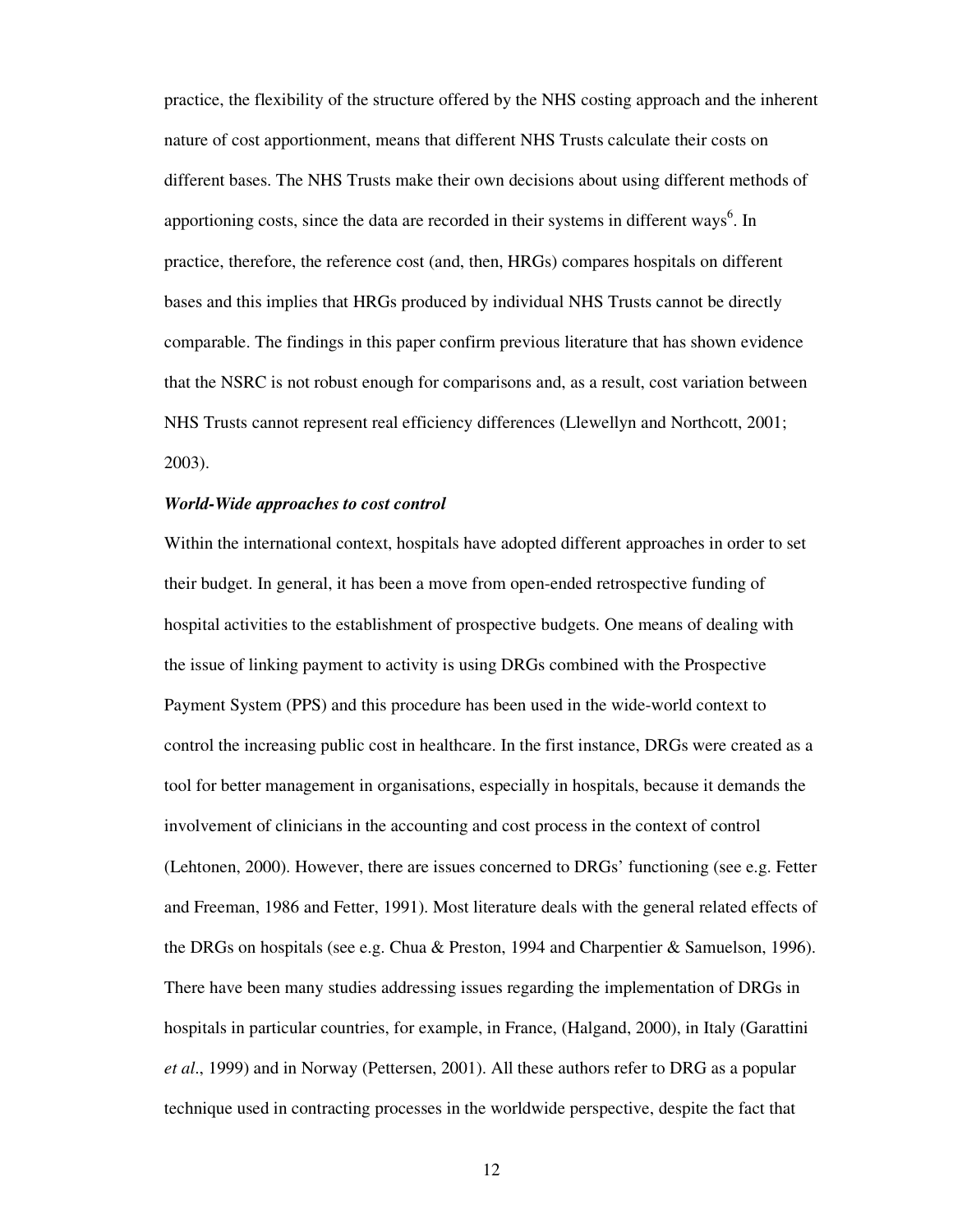there are issues concerning its implementation. Due to the considerable popularity of the DRGs and PPS internationally, it is interesting to note the lack of discussion of their use in the UK. The UK has not followed international trends, which is the adoption of the DRGs as a management and control mechanism in hospitals as well as to act as a pricing mechanism. The UK has introduced HRGs as control mechanism, but in a much less intrusive way than DRGs in other countries. In practice, the UK moved towards developing its own way of costing and budgeting healthcare. However, the question why the notion of costing activity by adopting HRG has not reached the local level is not only pertinent, but intriguing. In this sense, the NHS is still in the early stages of a long-term process of change.

## **A MICRO PERSPECTIVE**

#### *The Organisational Design Archetypes:*

In order to accomplish the demands of the NHS Cost Manual, this Trust implemented a costing information system, called 'Plan B' processed by PRECISION+, which is a Windows application. The allocation of its structure was developed under a top-down model and it illustrates how the elements defined by this organisation are linked to produce a unit price. The cost application shows that overhead costs were initially absorbed into patient treatment services support service and patient treatment service cost centres, in line with the NHS costing principles and concepts. Allocations based on activity data allow total absorbed cost to be grouped and allocated to speciality level. The allocated costs were distributed across the range of points of delivery within each speciality. From these points of delivery, the system produces a unit cost per speciality and patient type. Alternatively, it can break down the cost further, using procedure level activity information and weighting factors, to produce procedure unit costs. If required, the system can also generate a unit cost per local group. For instance, overhead cost and support service costs can be allocated directly to patient treatment cost centres, according to the NHS Costing Manual. By grouping HRGs,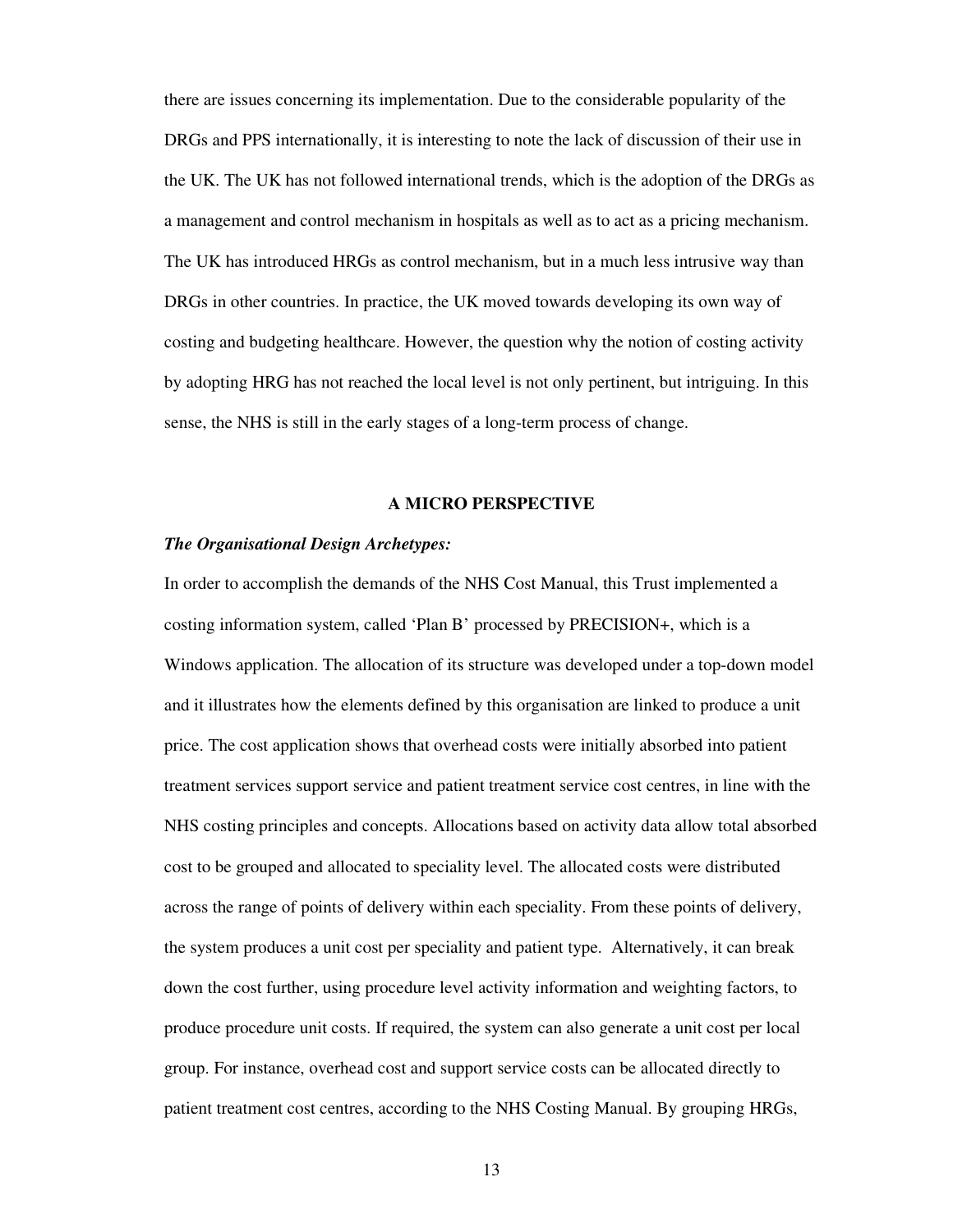Precision+ produces sets of HRG reports, calculating and reconciling average costs of procedures by point of delivery across specialities. This NHS Trust defines 39 different groups of specialities. The criteria used to allocate indirect costs within this organisation depend on the availability of information. For example, there is a lack of data about the details of the hospitals activities; there is no record of how exactly clinicians spend their time seeing patients. The costing information related to clinical work is generally built from data informally gathered from medical personnel. There is a lack of basic information such as the area of the hospital building, which could be used to allocate overhead cost (e.g. heating costs). The casualness that cost information is dealt with confirms the debates that have been raised in the literature about the concerns of adopting reference costs for comparison. Nonetheless, in official terms, the cost control demands are met in line with the DoH costs' guidelines. However, in the context of perceived organisational requirements, the situation is different and it leads to the question of what the cost information is used for.

#### *The Organisational Interpretative Schemes*

Regardless of the fact that the official obligations are met, in practice, costing information produced by this organisation is, at its best, loosely coupled to organisational activities. It has only served the purpose of meeting the NRCE requirements and, hence, is not linked to the organisation's management at any stage. The Finance Team's main concern is with the global budget situation:

"At the end of the day, mine is a job that sits outside everybody's work. Everybody else's work in the Trust is more concerned with the functional budget and, hence, how much money they have left for the current year... As far as I am concerned, nobody uses cost information for internal purposes…From an external point of view? Well, nobody has come back to me asking questions about the cost information that I have prepared and released … and this is the case of all other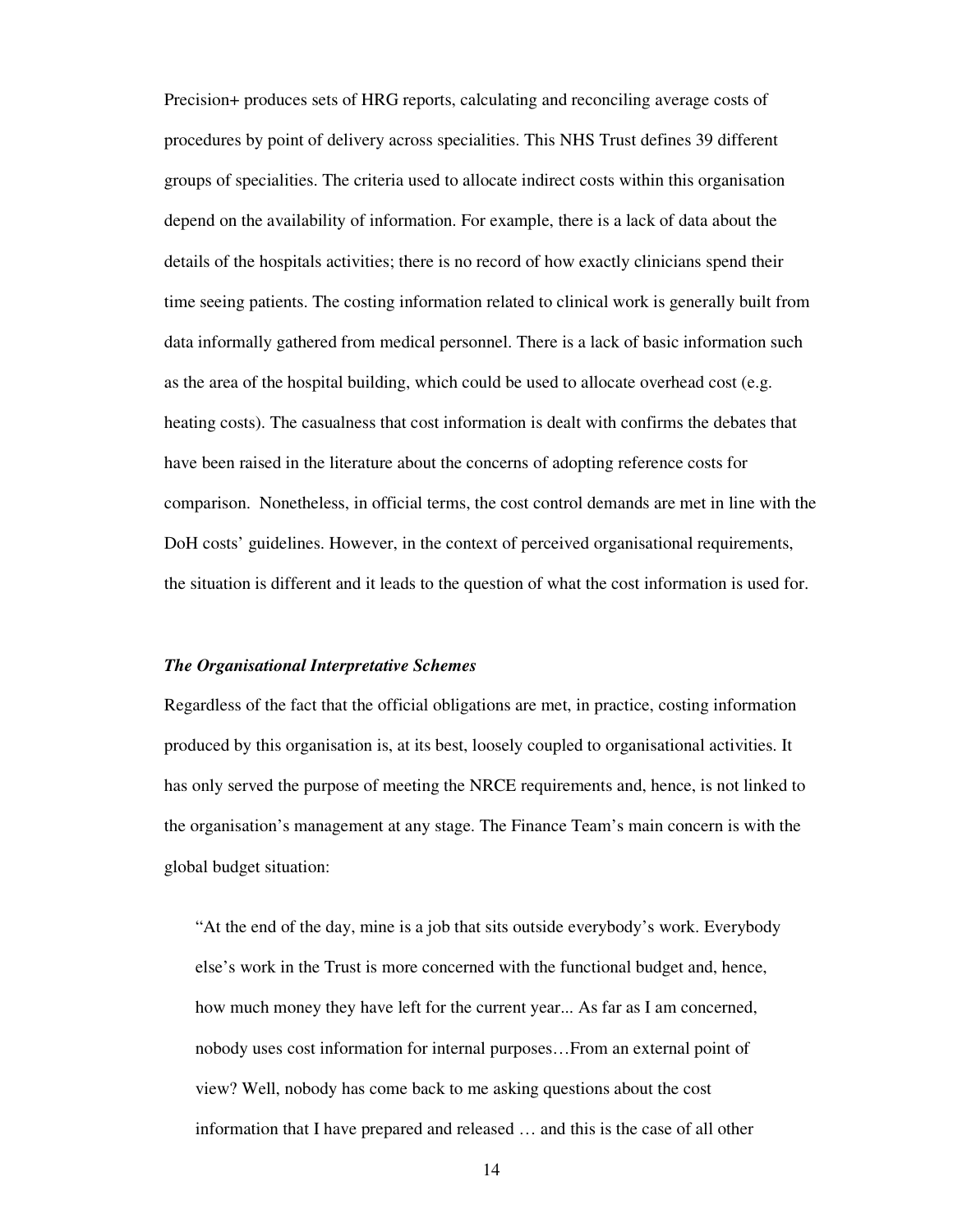NHS Trust…" (Finance Manager 1, in charge of the implementation of the costing system required to compose the NRCE).

Despite the fact that the NHS Trusts' income should be negotiated through Long-Term Service Agreement (LTSAs) including a linkage between activities and income (and then the use of HRGs), this policy was not yet entirely visible in practice within this Trust, where the annual SaFFs are still based on historical data. Thus, HRGs are not adopted in commissioning healthcare, although its adoption is explicitly set up in the legislation as a means of linking income to activity:

"Contracts are negotiated with the Health Authority in an annual cycle and an historical-based term. It has been like this for years". (Financial Manager 1)

Nonetheless, according to the Modernisation Fund initiative<sup>7</sup>, extra income can be allocated to HA to tackle local priorities and to complement the budget allocated to NHS Trusts. However, the fact that income is not linked to activities has aggravated this Trust's financial debts, because there is an increase in the demand in general and, in particular, in the A&E Department (approximately 4% per year - the Activity & Finance Report, Dec-2001) (see also Jones and Dewing, 1997; Lapsley, 1997 and Model and Lee, 2001). This fact contradicts the Reference Costs approach, which is to facilitate and allow discussions between providers and commissioners on variations in the cost of service. Evidence shows that discussions within this Trusts and amongst HA and PCGs (Primary Care Groups) do not involve, at any stage, debates about Reference Cost or the use of HRGs in commissioning:

'Cost information is not used for any external or internal purpose at any stage within the Trust… not that I'm aware of. Issues of cost are not raised in our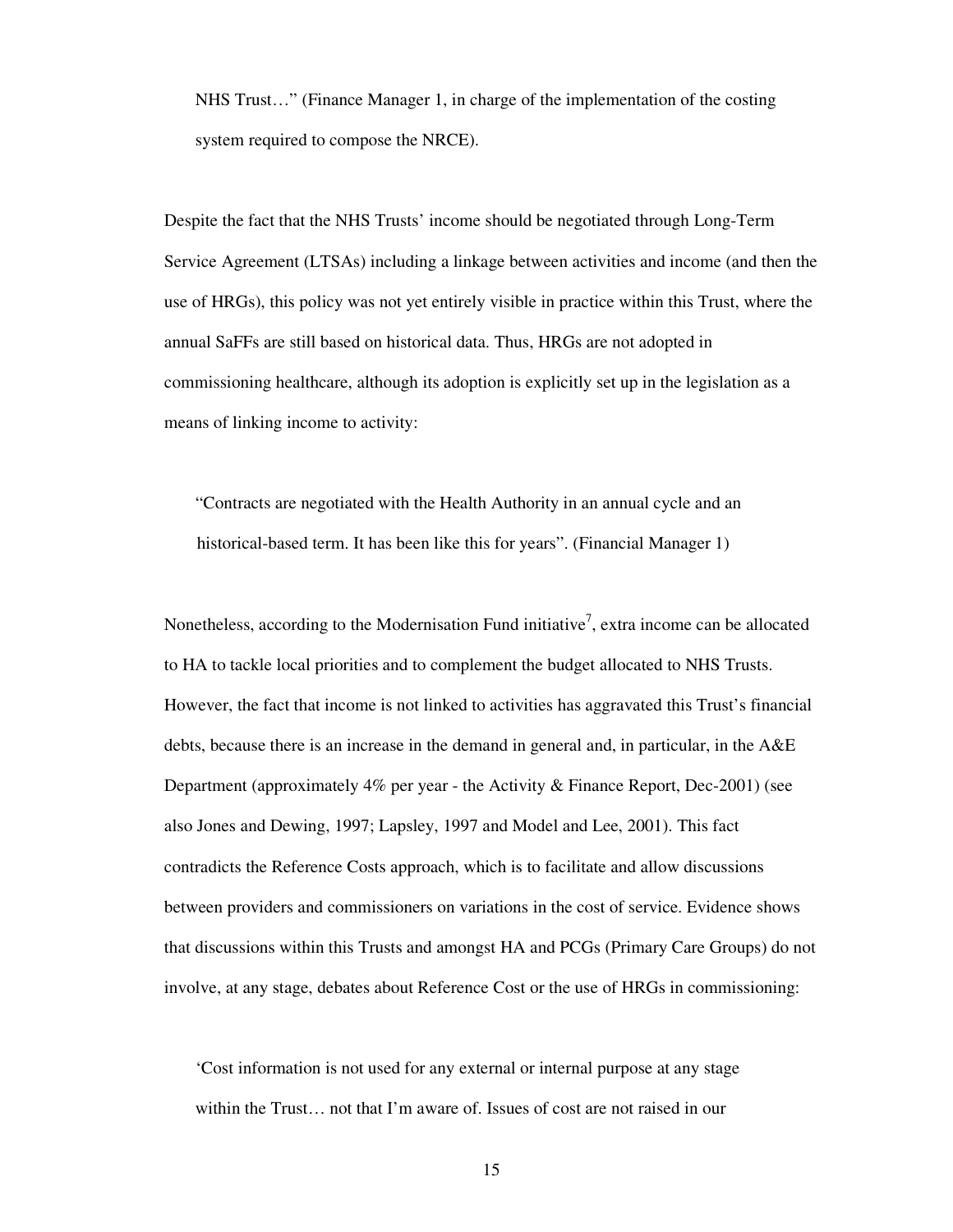meetings, but we are concerned about keeping control of resources all the time.' (Finance Manager 2) (Emphasis added)

Whilst reducing expenses was a concern constantly raised, issues related to cost-control or/and HRGs were never part of the agenda in the Trust's board meetings attended by the researcher. The management concerns evolved around the demands of the key targets, established through the star-ratings systems and this included keeping the organisation within a balanced budget. Thus, cost-control issues were placed aside. Whilst the management team was mostly troubled with global budgeting issues, and they had focussed on means of diminishing the problems of resource-constraints, minimal attention was paid to the possibility of using costing information (or HRGs) to provide them with some understanding of the Trust's difficult financial situation. Resource control was performed in a contradictory way, rather than based on any engagement with costing information.

#### *Contradictory ways to approach the issues of resource control*

The strategy adopted by this Trust to control expenses relates to the nature of the service that the Departments provided and on what was alleged to be an efficient way to reduce expenses. Within this Trust, it is at directorate level that the directors are responsible for their costs, and there are different dimensions of the problems in different organisational settings. In the A&E Department, for instance, the strategy to reduce expenses is to limit the use of the most expensive medicines.

"We (Consultant Directors) say to them (Junior Doctors) that, unless there is a good reason to use the more expensive drugs, they should use the cheapest ones. But, now we have got a problem, because there is some evidence that some expensive drugs are slightly more efficient than the cheapest ones. Therefore, if a thirty-year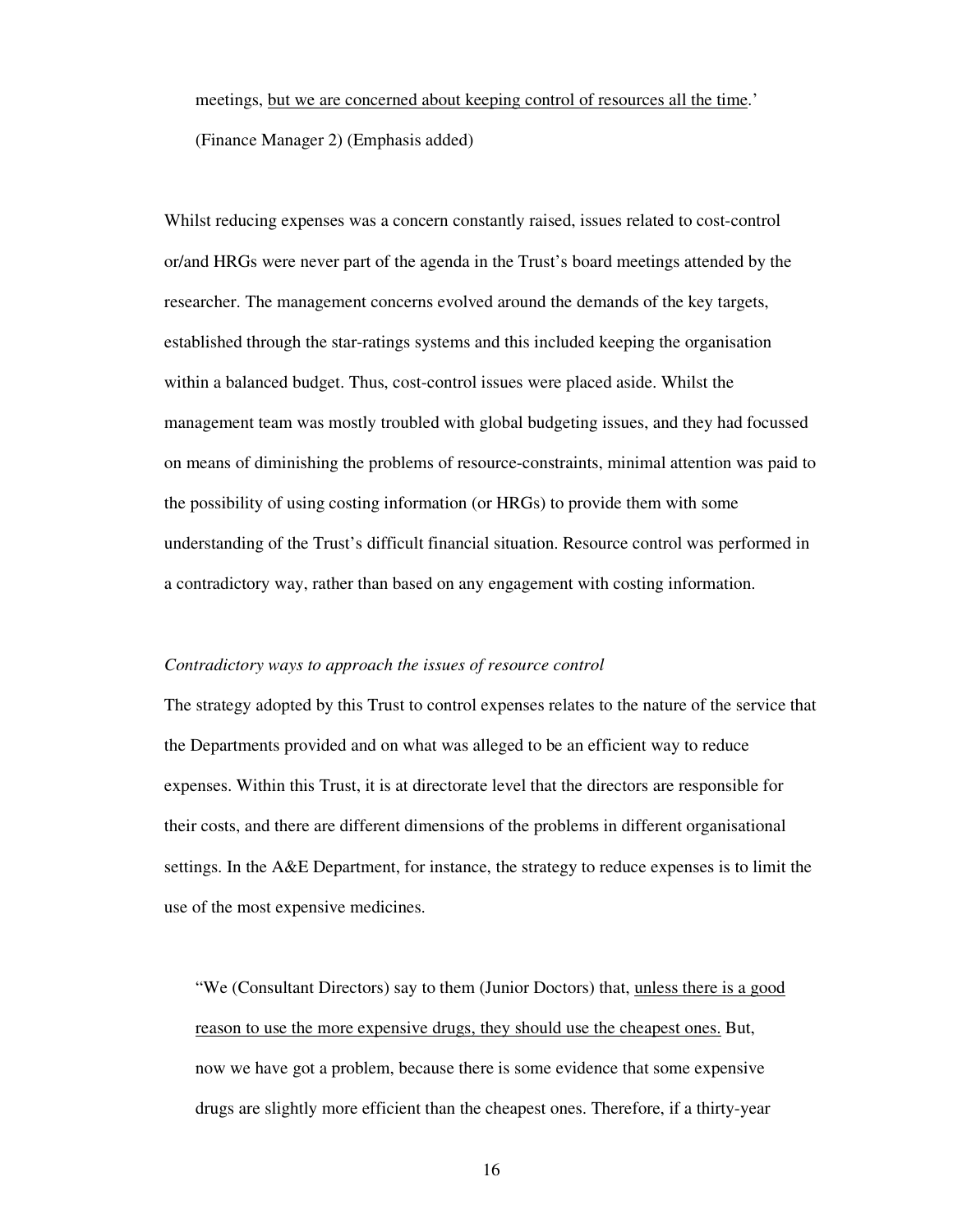old patient comes with a heart attack diagnosis, the doctor tends to use the more expensive drug, because the cost benefit looks higher. On the other hand, a 55 years-old patient will get the cheapest drug, because it is not very clear whether the result between the different types of drugs is very relevant". (Emphasis added) (A&E Consultant 2)

A&E relies on cutting cost by restricting the use of expensive medicine, because there is the assumption that saving could easily be achieved by controlling the consumption of expensive drugs. The A&E's constant attempt to reduce the utilization of a particular expensive drug prescribed in heart-attack diagnosis (which unit cost is approximately £600 to £800) is an example that illustrates this assumption. However, further investigation carried out on the A&E expenditures revealed that the highest expenditure in the A&E did not relate to the consumption of that particular expensive drug, but to penicillin and paracetamol. These are considered low-cost drugs, although they represented a significant portion of the total expenses because of its high level of consumption. The expenditure on costly drugs was, in fact, irrelevant (owing to its low level of consumption) compared to those low-priced drugs. Therefore, the effort to control the consumption of that particular expensive drug had no impact on the overall A&E spending. On the other hand, if the consumption of those particular inexpensive drugs could be diminished, there would be a positive impact on the A&E finance position. Nevertheless, achieving savings on these products does not seem to be attainable, given that high levels of consumption are necessary to minimise patients' pain. As it is apparent, achieving savings in A&E is a challenging task.

On the other hand, Surgery and Medicine Departments' strategy to control expenses included the closure of wards because it represented a save on staff costs. This approach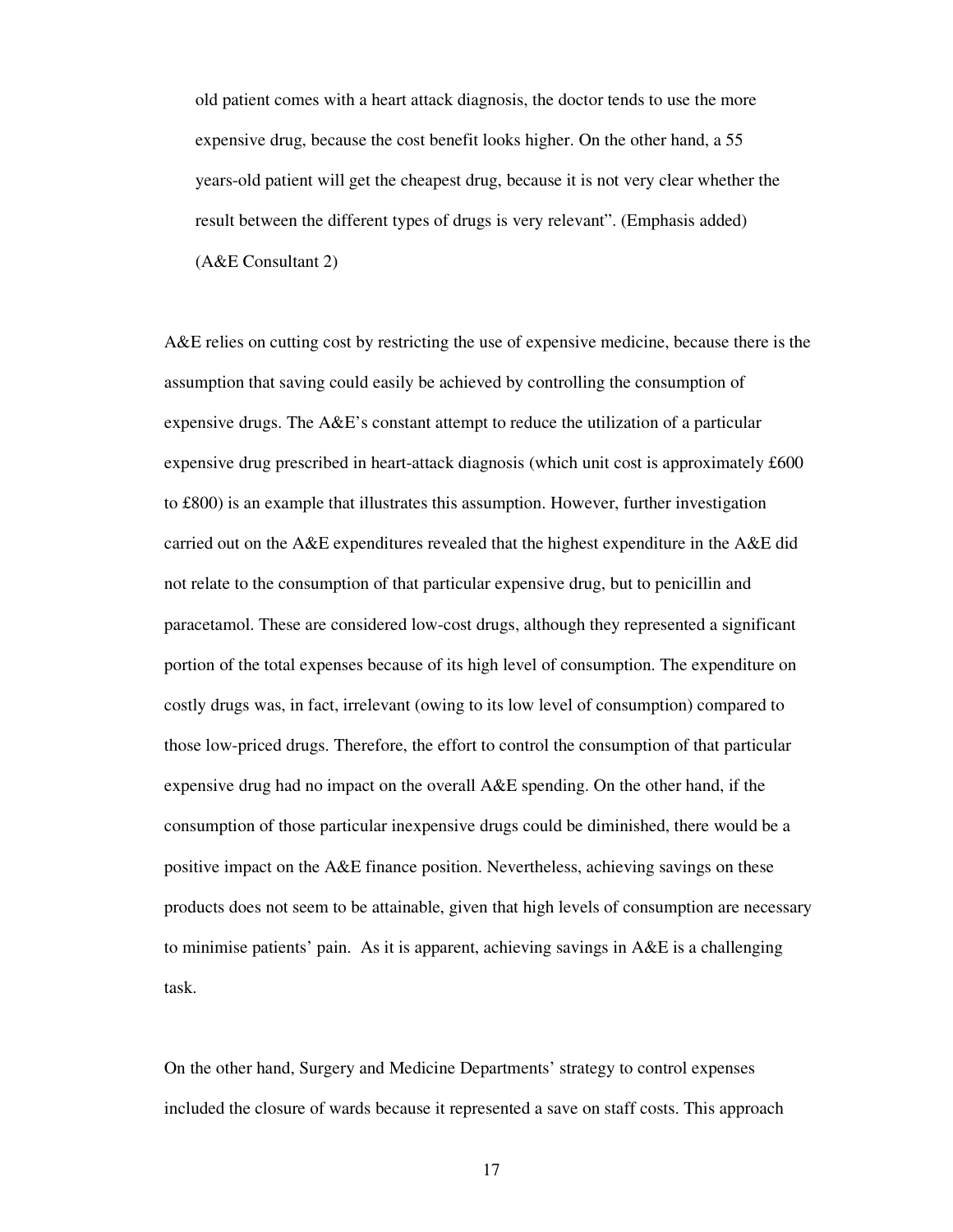cannot be applied in the A&E, since it must be run within a minimum secure number of nurses (as it is not able to control the flow of incoming patients). Controlling expenditure by reducing nurse hours became a common feature within this NHS Trust, in attempt to minimise its financial difficulties. In the medical speciality, for example, while the national recommendation rate is to keep one nurse per bed per 24 hours (three shifts), the Trust's rate during the course of this empirical investigation were 0.8 nurses per bed. This meant that, due to budget constraint, this Trust kept 20% fewer nurses in the ward than it should. Closing wards improved staff morale, since it diminished the pressure on them and it allowed the recruitment of nurses on other surgical wards. However, it meant that beds were lost permanently. As shortage of bed leads to cancellation<sup>8</sup> of operations, an unavoidable negative effect on the waiting-list achievement took place. Two medical wards were closed during the course of this empirical investigation, in an endeavour to achieve savings of £350,000, as part of the Performance Improvement Plan set in the Southeast region. Yet, this Trust was not able to meet the financial targets established by the ratings-system.

The examples above support the notion that using unit/activity cost information for control is not part of the organisation's interpretative schemes, despite the pressure to control resources exerted by the macro steering media (DoH). Within this Trust, the management team assumes that cost control and budget issues is a finance team's concern and that clinicians are not interested in engaging with this matter. This was the main reason given by finance managers to justify the lack of interaction between finance and medical personnel:

"Doctors do not worry about cost issues. They are not interested in HRGs, but concerned about their own research… You know, it is not their business… I tried very hard to get some information to try to cost activities to compose the reference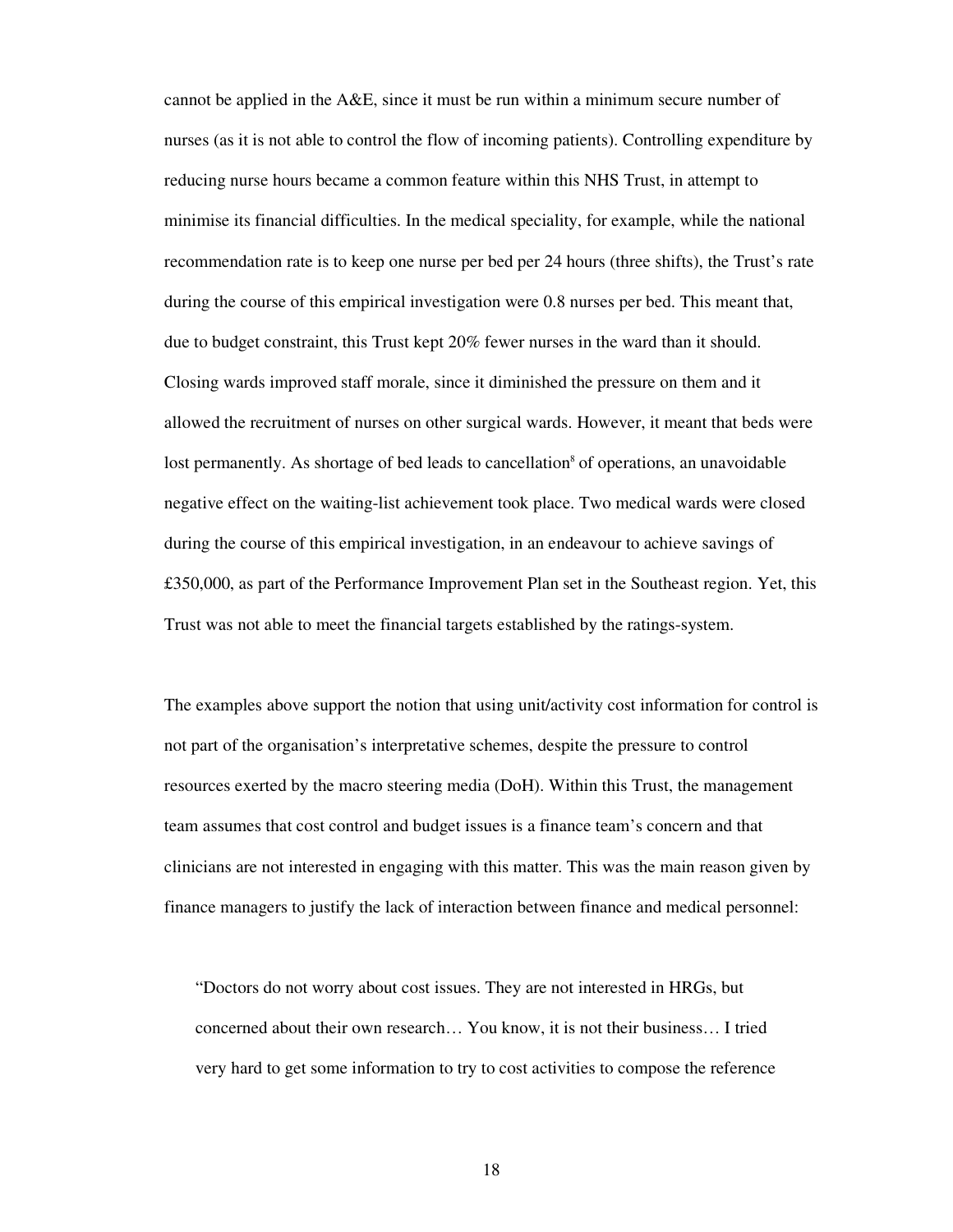cost… going around here and there, talking to nurses…and could not get much." (Finance Manager 1)

On the other hand, clinicians state that they are interested in cost-control matters, but the Trust's management team does not promote integration between medical personnel and finance to facilitate their engagement, at any level:

"In general, finance people are sitting in there (in the Finance Department) producing figures instead of getting outside their office to talk to the people like me (Consultants) who have influence…It is quite comfortable to be seated out there…they have got to talk to us! It is dirty out here! I'm sure that there is a strategic plan out there, but on the ground, I have not seen any clear evidence of that to look forward." (Consultant 1)

Consultants' perception is that the Trust's management team is not interested in engaging doctors with the management decision in a more holistic way:

**"**There has been a lack of dialogue between us (Consultants) and the Management Team about having a discussion and debate about what goes on in financial terms. I mean: What are we doing? What are we spending our money on? Can we look at that? But, nothing happens! I have not had a conversation about cost control in any more detail in the last 5 years!". All we hear is that we need to control the budget! (Consultant 3) (Emphasis added)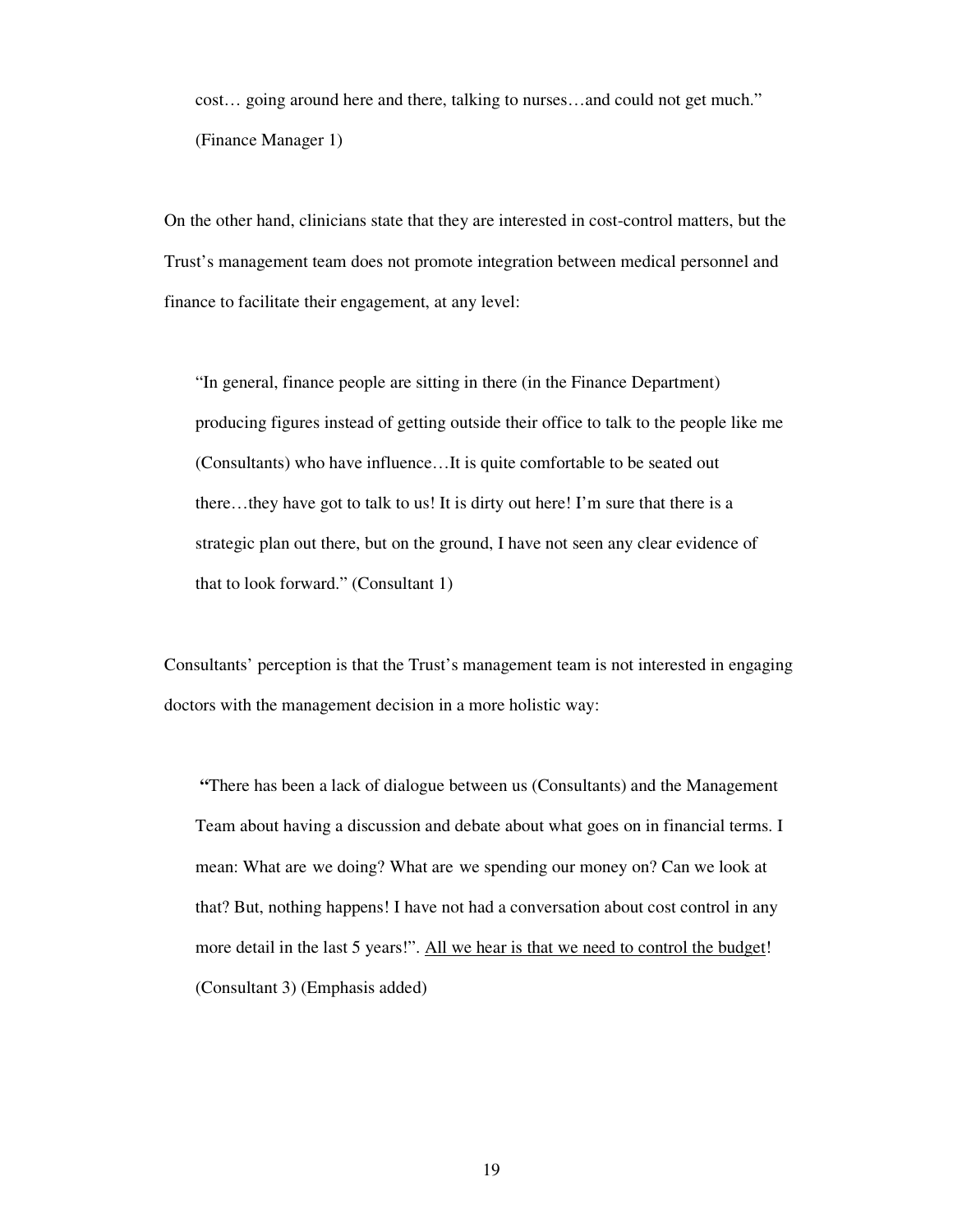#### *Budget Issues*

The Trust's internal budgets are assigned by department (directorates) on an historical basis. The main historical estimations refer to staff wages and supplies. As mentioned earlier, there is no routine adjustment for activity-level expected other than based on the historic information. The Accountant Directorates are in charge of budgetary control. This control process occurs by informing the budget holders, on a monthly basis, how much they have spent and how much they have left throughout the current year. Clinicians' understanding is that they would rather deal with their own budget, if it was assigned to their own specialty, because they consider that they can manage it rather better.

"We should have our own budget to spend the way we wish. It got to be better! If we had our own budget, we would look after it carefully. We (as everybody else) would try to manage our system better. Now it is lost! At the moment there is no incentive, no scheme to be followed. We, more or less, do what we want, really." (Consultant 4)

Within this Trust, financial elements override most aspects. The local Health Authority confirmed that extra income was being transferred to this NHS Trust, in the light of the Modernisation Fund's scheme. However, the Trust's Financial Team verified that this extra income was being used to ease the Trust's financial deficit. On the other hand, Consultants expressed their disappointment with management team's decision:

"Some months ago (March-2002) we had extra money from the Health Authority to do more of a particular kind of operation<sup>9</sup> in order to cut the waiting list down to three months. This money was allocated to our speciality. We thought that this was wonderful, because, as you know, there is a lot of this particular disease out there!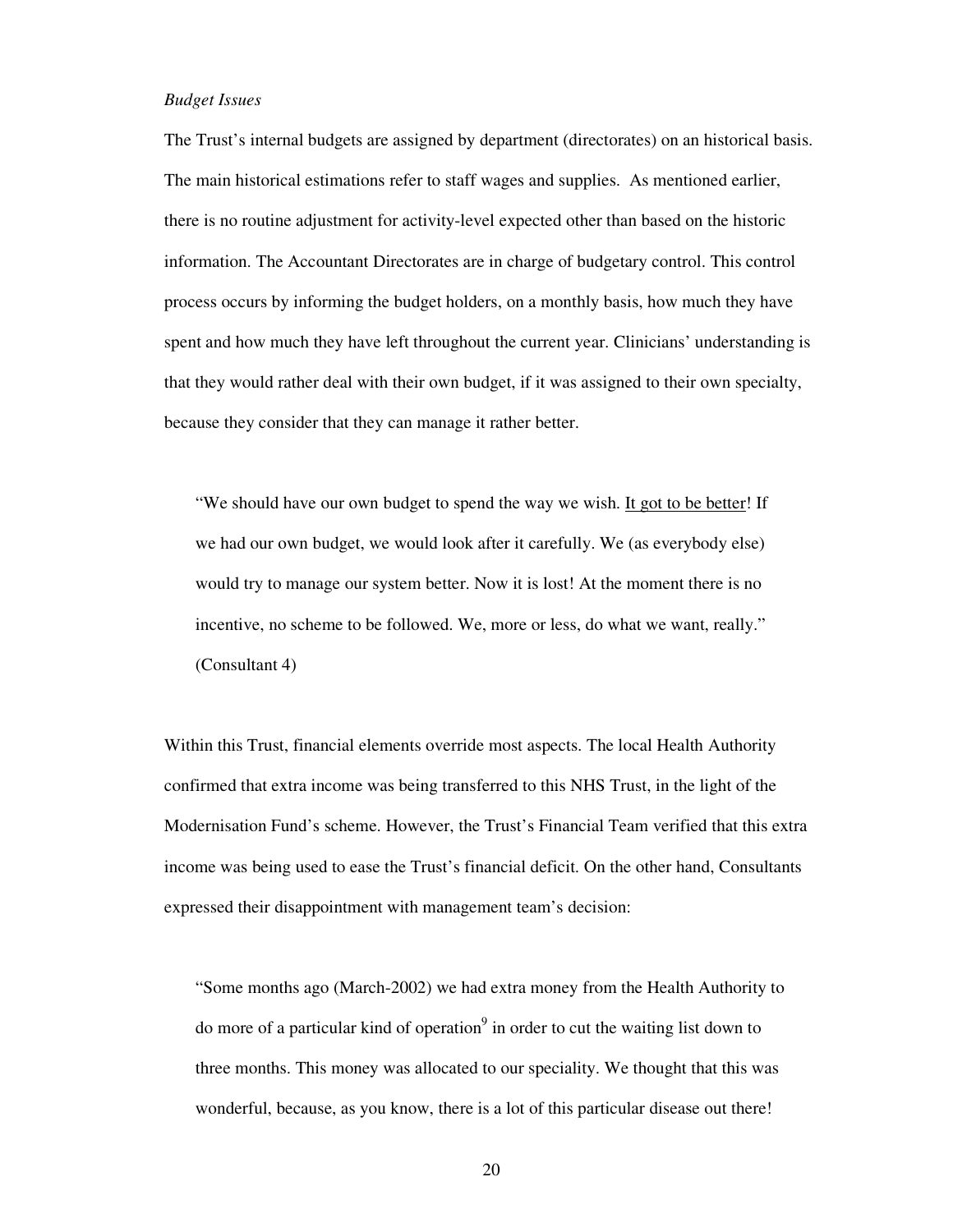But, the end of the year came and clearly part of this money was taken away and used for something else, which we had no information about it!!! (Consultant 3)

Financial pressures within this NHS Trust mean that when the end of the financial year approaches, it becomes more challenging for the management team to keep within a balanced budget. As the financial burden increases, they pass their apprehension onto medical personnel who believe that, whilst they are prevented from engaging with the Trust's decision throughout the year, they are approached by the Management Team only at the end of the financial year to be required to control resources.

"Finance people do not come to us to inform us of what is going on! But, by the end of the financial year they go: Stop this! stop that! because we have only one quarter of a million left… That is all that happens here!" (original emphasis) (Consultant 3)

"All the management team talks about is that the end of the year is coming and that the Trust is overspent and, then we must cut resources! That we need to save money or we cannot expand the service due to resource-constraints." (Consultant 2)

In contrast, the procedure to control the budget at other times along the year is simple to inform the budget holders their monthly expenditure.

#### *DISCUSSION*

This paper aims to develop an understanding of how cost information is developed and used as a control device in a particular NHS Trust in the light of the organisational members' perspective. This study illustrates a case of a macro steering trying to regulate the systems (the NHS organisations) according to a perception of the lifeworld that informs the macro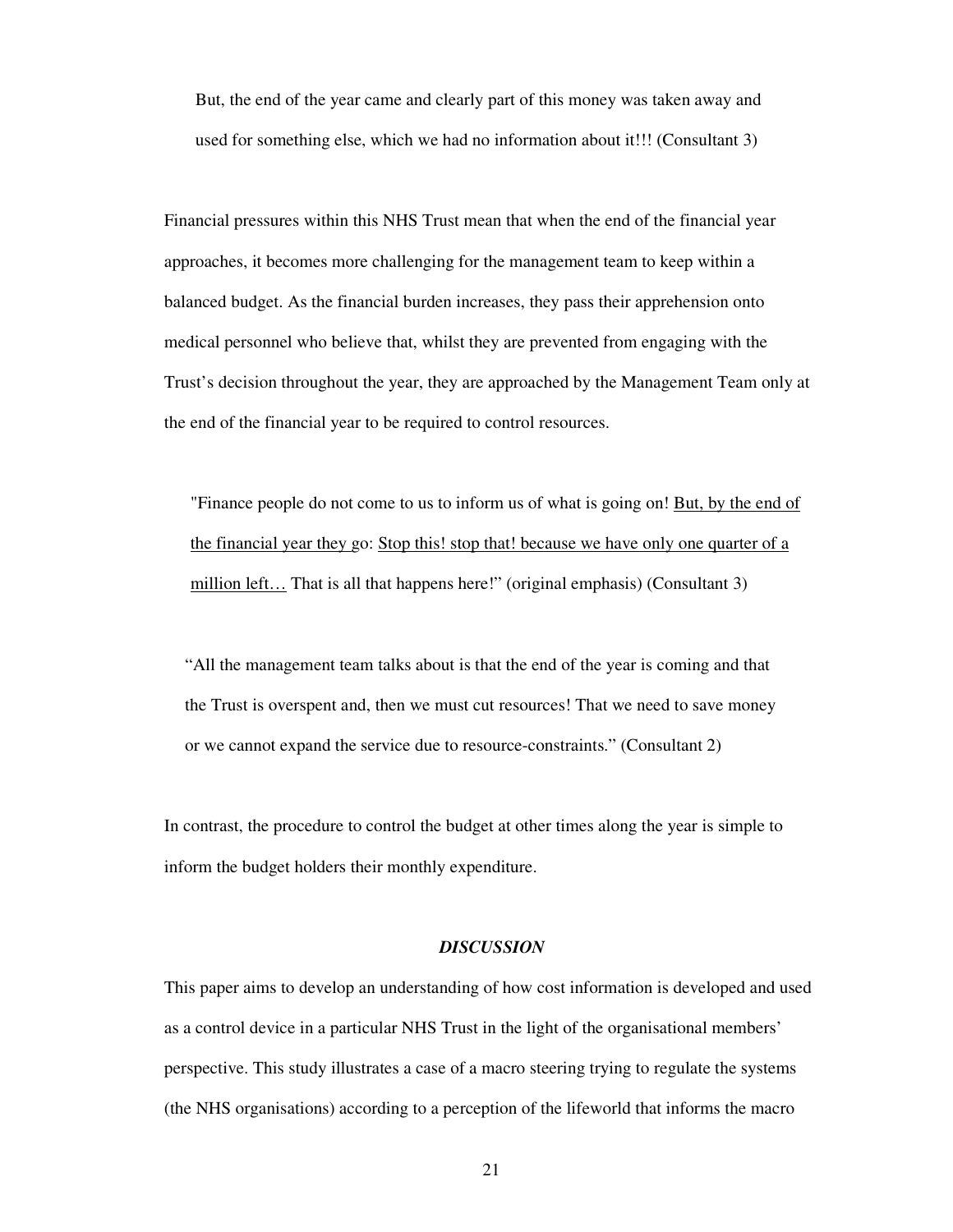steering, which is assumed to be acceptable to the micro interpretative schemes (the NHS organisations). It is within this context that the issues are expressed here in two levels of concern: at the institutional steering-media level (macro effects) and at the systems level (micro effects):

#### *Macro Effects*

Despite the fact that the NHS legislation reinforces a comprehensive and consistent approach to cost control and this is expressed through the development of HRGs, there is no suggestion, in practice, that the DoH has any interest in considering HRGs as a control device. Two main aspects support this view: *First*, HRGs are only adopted to compose the Reference Costs (NSRC), which only serves the purpose of benchmarking. *Second*, although HRGs are embedded in the UK contracting process, they are still under developed compared with systems in other countries. In the UK, HRGs are used retrospectively, not proactively and prospectively. Unlike other nations, where the use of DRGs has provided an attempt to respond to resource allocation issues, in the UK, the debate is one of allocation of resources and not payment for activity. Noticeably, there are historic and contextual specificities in the different nations that lead to different approaches to funding healthcare. However, the lack of interest in the possibility of adopting any cost-control technique as a control device in the UK remains surprising.

The UK follows its own approach. The current legislation directing the delivery of healthcare implies that it is expected that more activity can be undertaken with existing resources. This policy entails controlling resources by setting budget and performance targets (e.g. Star-Ratings System) while, in practice, cost-control is disregarded. This study confirms the view that the UK NHS reflects a culture that embeds the concept that the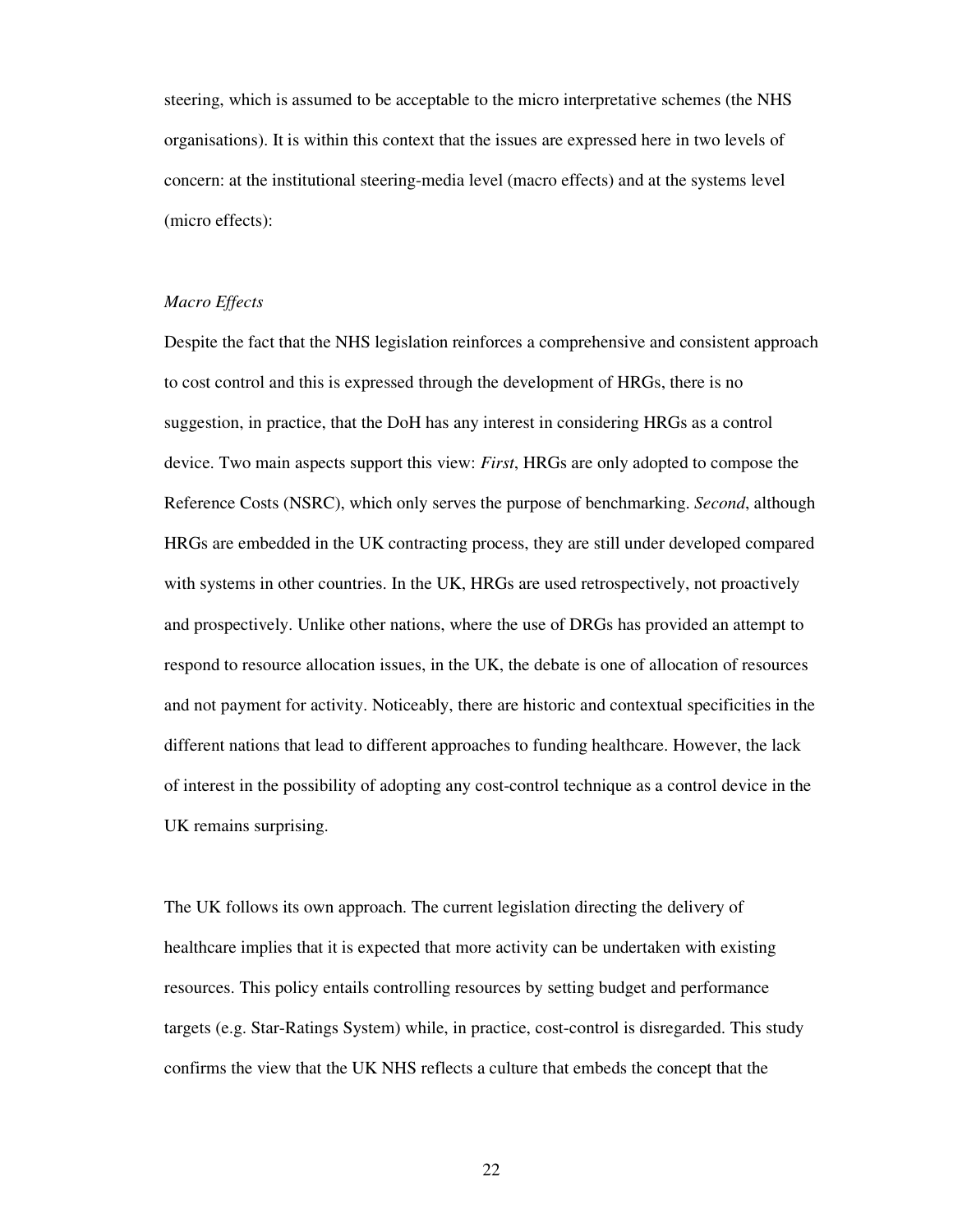linkage of costs to an individual's health care is inappropriate (see also Broadbent *et al*., 1991):

"The culture in this country is that we (clinicians) should be able to do everything without thinking about cost. Nobody wants to be controlled wherever they are any way. However, clinicians in the USA, for example, have only complied with DRGs because DRGs were imposed on them very strongly. Nevertheless, in the UK there is no such thing! If you go around and ask 'What is the cost of opening a package of stitching material? Alternatively 'What is the cost to put gauze on a wound?' Clinicians go: - '*What?'* They are not used to thinking about that.' (Consultant 4) (Original emphasis)

"I suspect that I'm more cost-conscious than some doctors. Therefore, I introduced this glue<sup>10</sup> early as a cost control measure. I think that this comes from my experience of working overseas, in a third world country, where there is very limited resource and huge demand for care. In addition, the patients pay for drugs themselves. Therefore, we have to be aware of cost all the time and, because we knew the cost involved. However, here…you know… the NHS cannot go bankrupt. So far! (Consultant 2) (Emphasis added)

The comments below confirm the assumption that the lifeworld that informs the macro steering embraces the view that the linkage between cost control and healthcare should not be made and that this notion is transferred to the organisational context:

## *Micro Effects*

Despite the fact that the Trust's Finance Team has introduced a comprehensive and consistent approach to costing control (which adopts HRGs), according to the Department of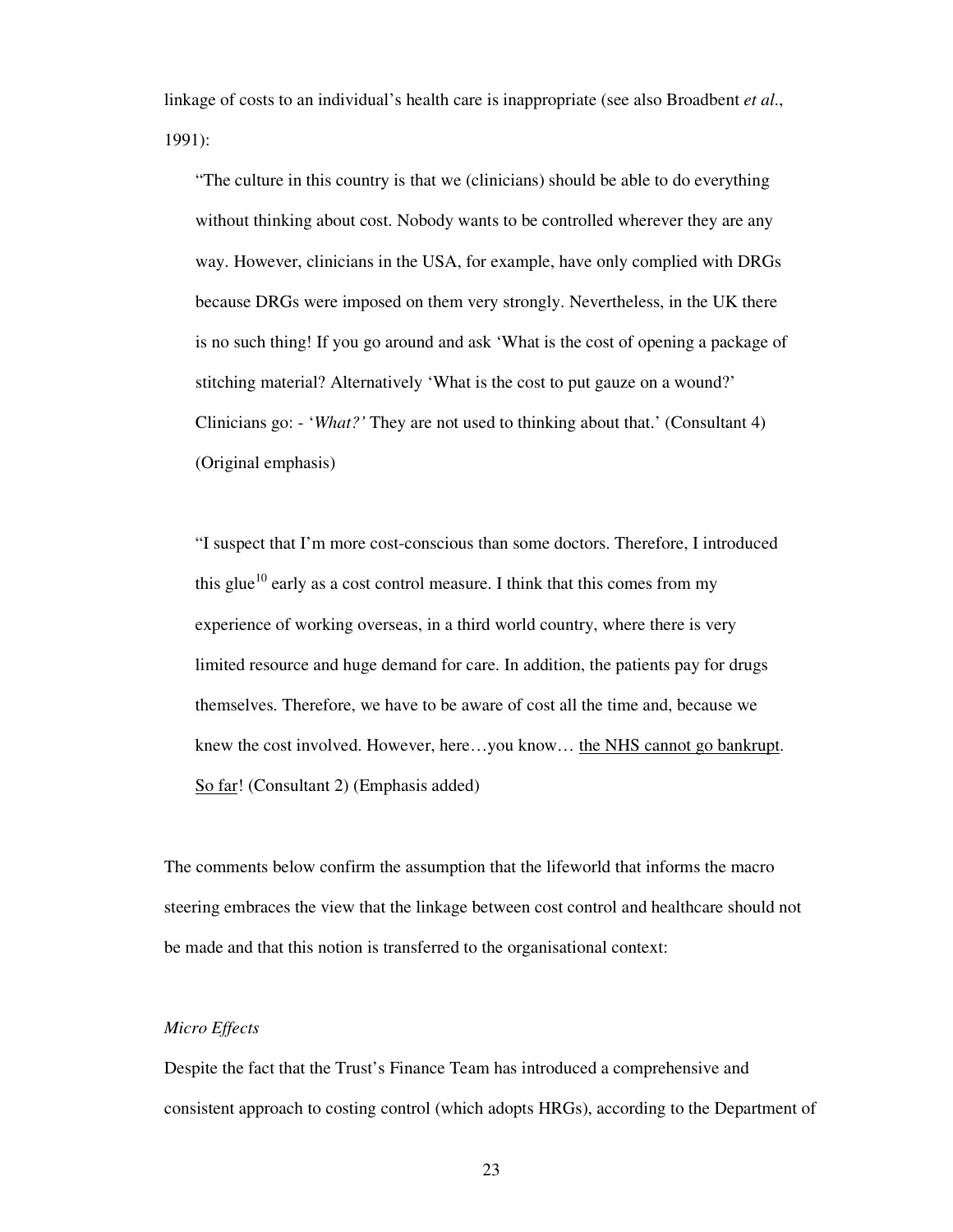Health demands (NHS Costing Manual), a disengagement with cost-based information is reflected throughout the discourses of both the management team and medical personnel. The unwillingness of the organisational members to engage with financial matters is not a unique finding (see e.g. Knights and Collinson, 1987). However, the lack of interest in costcontrol issues within this organisation includes finance people and this is surprising, considering the financial difficulties that this NHS Trust was experiencing. The view that cost control in healthcare is not accepted is entrenched in the NHS origins and this view is believed to be shared by Consultants. Despite the fact that resource control was an issue raised in every single meeting attended by the researcher, there was no evidence showing that Financial Managers (FMs) had any interest in utilizing costing information to build an understanding of the nature of the Trust's financial problems. They were consumed by the pressure to meet the demands of the key performance indicators, which included keeping a balanced budget. An interesting aspect observed was that FMs tried to cope with financial pressures without involving clinicians and without involving themselves in clinical work. It was apparent that FMs seek to 'absorb' the impact of the macro steering, which, given that this is not very intrusive in term of cost control, it is not as complex as it might be. However, as the financial year approaches and the financial balanced-budget pressure increases, FMs realise that 'absorption' is no longer possible. As the absorbing group, they realise that they are failing and, therefore, they tend to shift into a panic mode and start compelling clinicians to reduce expenses in a more anxious manner. On the other hand, the medical personnel show resentment, because they feel excluded from the Trust's decision-making processes. FMs are seen as creating a set of 'extra' problems to clinicians and, as a result, an 'overspill' situation takes place within this organisation.

The discussion of this case leads to raise several questions such as *why do Finance Managers behave in that way? Are Clinicians actually disinterested in cost-control issues*?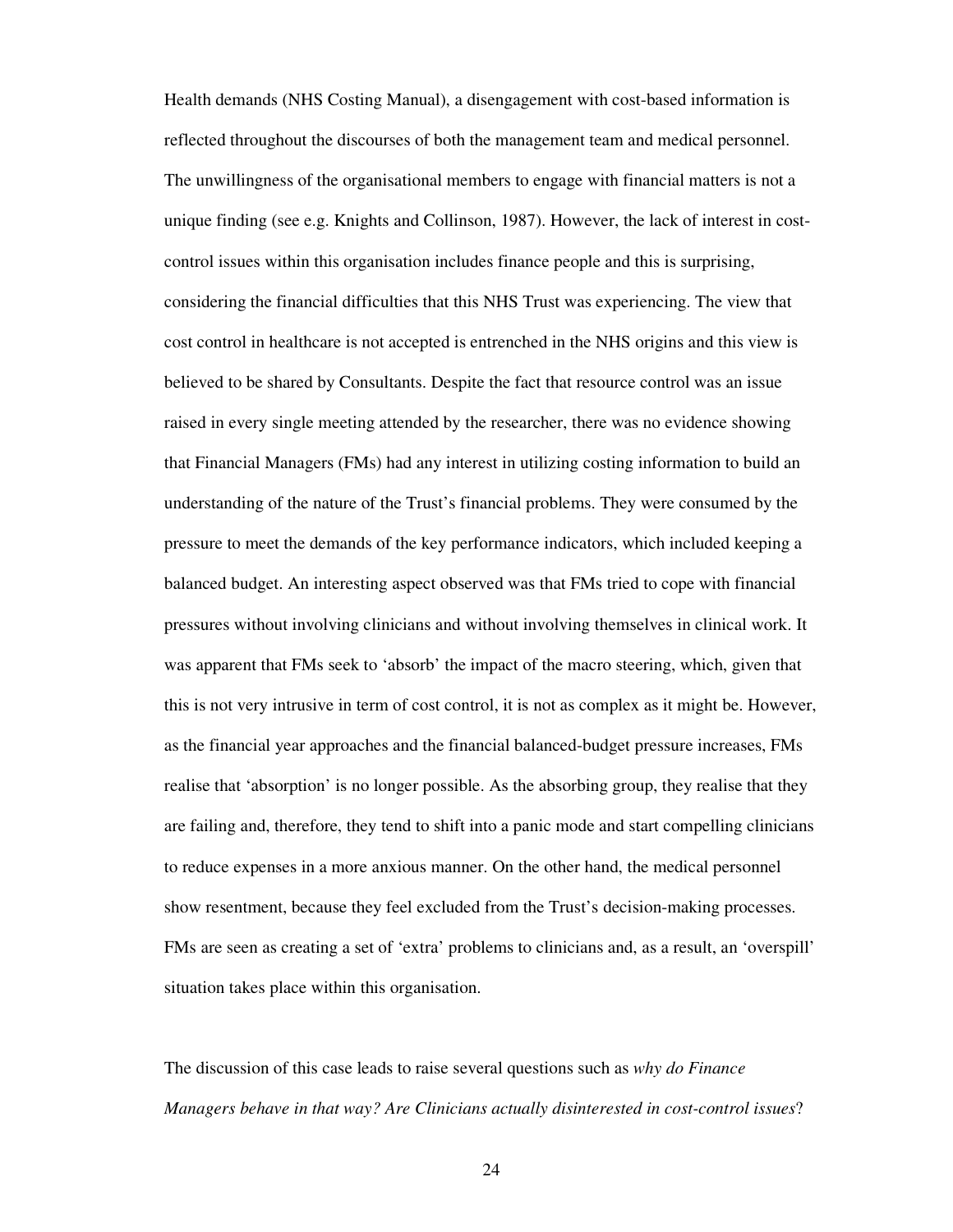*Why does not UK Government embrace HRGs (or any other cost technique) as a means of controlling resources*? *Why is there an emphasis on Performance Indicators instead*? Three issues are pertinent to seeking answers to these questions: *Firstly*, the coupling of cost with activity is perceived within this Trust as 'non-relevant' law (Broadbent and Laughlin, 1997). The fact that HRGs are not attached to operational activities at any stage within this NHS Trust confirms this assumption. Despite the fact that HRGs are calculated in order to ascertain costs of various treatments, the costing system (and, hence, HRGs) is only symbolically constructed. This figurative situation is frequently the case with unspecific and historical attempts to impose technical repairs by attempting to 'control by numbers' (Johnson & Kaplan, 1987; Ezzamel et al's, 1990:164). This Trust's attempt to fulfil formally the demand of an external imposed law with no major influence and significance within its organisational interpretative schemes portrays a case of first-order change. This situation occurs when the changes are superficial and so they are accommodated by the organisation (see Laughlin, 1991 for more details). A case of second-order change implies alteration in the interpretative schemes and, consequently, on the systems and this might take long time to occur (see also Greenwood and Hinings, 1988, 1993 and Kitchener, M., 1998). However, continuous research to accompany the development of cost-control systems in the NHS is essential to provide further understanding about this issue.

*Secondly*, the avoidance of this coupling discussed above is a result of the values embedded in the organisation's interpretative schemes, which mirrors the lifeworld that informs the macro steering media. The disinterest in cost-control issues is traceable in the UK NHS culture, which reflects the notion that cost should not interfere in clinical work. Therefore, the values that inform the macro steering processes embrace the assumption that clinicians reject cost-control issues and this is the reason why the adoption of a less intrusive balanced budget performance indicator is preferred as a control device. Within this NHS Trust,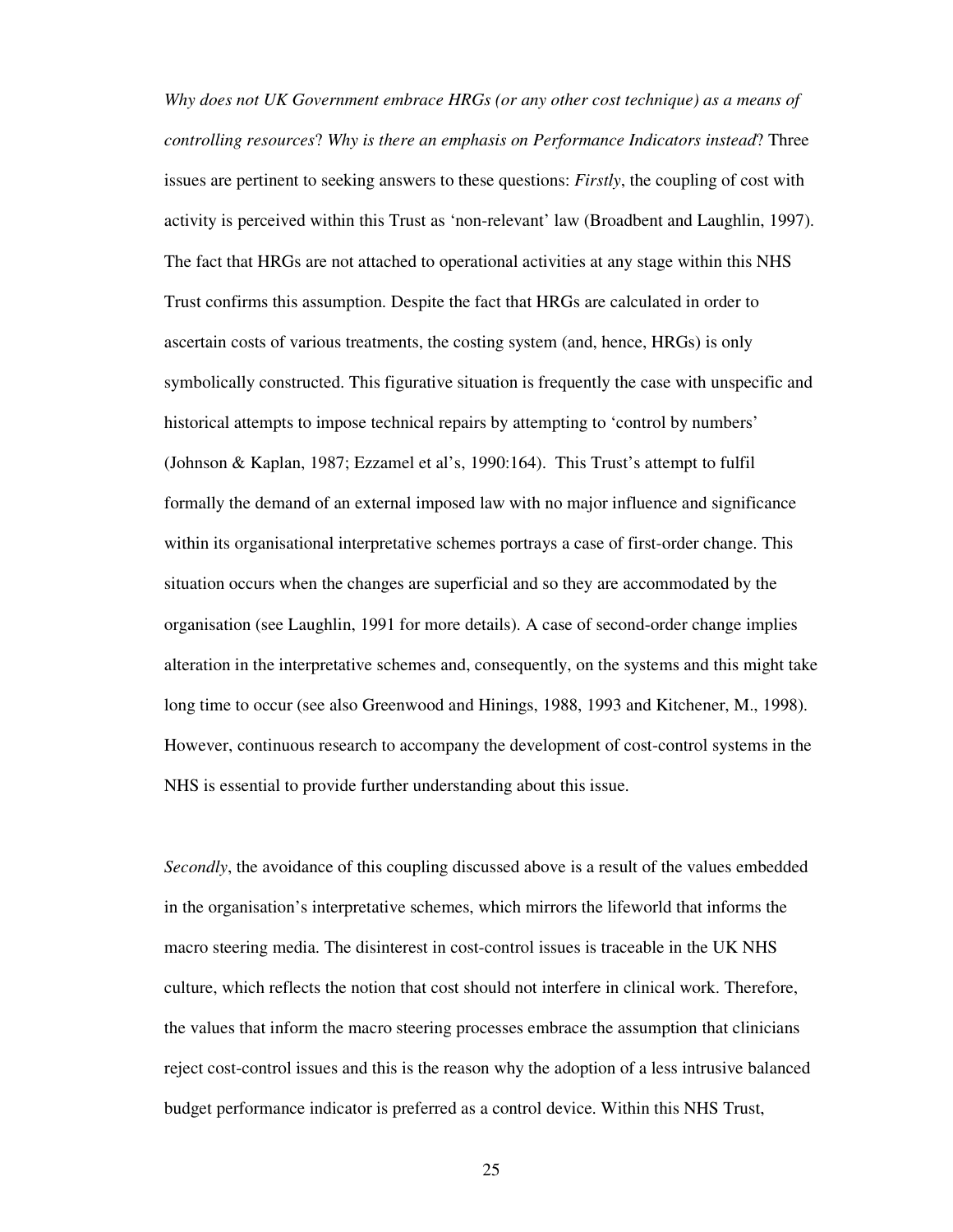Finance Managers' behaviour reflects a similar perception (that Clinicians reject cost as a control device) and, as a result, they protect Clinicians from engaging with cost-control matters. The implication is that the effect of this behaviour is a further disengagement between the parties within this NHS Trust.

*Thirdly*, as it was expressed earlier, cost impinges on clinicians when they are pressurised by the management team to reduce expenses (when the 'overspill' problem occurs). On this occasion, clinicians embrace the perspective that they could manage cost-control issues rather better, especially if they had their budget directly ascribed to their own speciality. Nonetheless, although they claim that they have financial management skills, there is no evidence that they practice this vision within this NHS Trust. As the other organisational members, clinicians rather perform within the NHS culture, which discard cost as a control mechanism.

A final aspect to mention is that the split between the administrative and the clinical worlds perceived within this NHS Trust confirms the findings addressed in previous literature (e.g. Kurunmaki, 2001; Llewellyn, 1998; Jacobs, 2001). However, while preceding studies argue that clinicians' perception on accounting information originates from their professional culture, this study suggests that there is a possibility that the organisational situation override the professionals' ethos of medics that rejects cost as a means of controlling resource in medicine. There is some evidence within this particular NHS Trust suggesting that clinicians are more aware of cost-control issues when they practice private medicine (clinicians practice both public and private medicine within the NHS Trust in consideration). There is an indication that medics have fractured value-sets that lead them to perceive cost/resource control in different ways in different contexts. This supposition raises a pertinent opportunity to further exploring the nature of such split in the interpretative schemes at an individual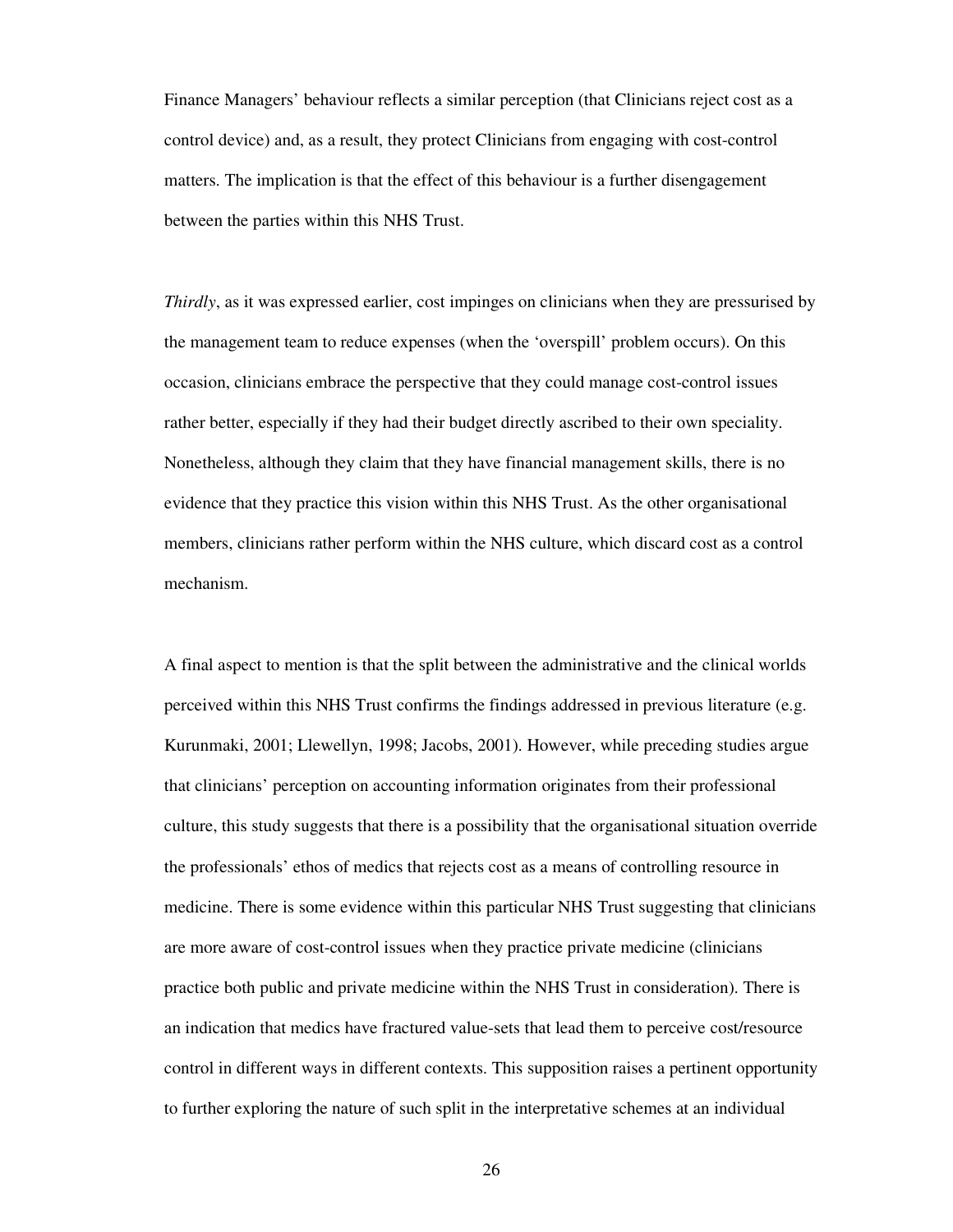level in order to build additional understanding of the nature of the lifeworld that informs the

cost-control processes in the NHS as well as to provide further understanding of the future

role for cost control in the NHS.

#### **Notes**

## **REFERENCES:**

\_\_\_\_\_\_\_\_\_\_\_\_\_\_\_\_ (forthcoming) "Organisational and Accounting Change: Theoretical and Empirical Reflections and Thoughts on a Future Research Agenda", *Journal of Contemporary Accounting and Organisational Change*.

<sup>1</sup> Diagnostic Related Groups (DRGs) 'codify' patients into categories of similar treatments and costs and classify 23 major diagnostic categories and 475 DRGs. DRGs served as basis for HRGs and, therefore, HRGs do not differ from DRG in essence.

 $2^2$  Greenwood and Hidings' theory implies that the organisational values (the interpretative schemes) inform the organisational steering mechanisms (the organisational design archetypes).

 $3$  Broadbent and Laughlin's (forthcoming) provide a more detail clarification of this theoretical combination.

<sup>&</sup>lt;sup>4</sup> The merger of the two hospitals created an issue that raised much local controversy. There is the perception amongst consultants that changes in Hospital 2 have generated some tension in the local community. Local patients feel neglected by the local hospital; since as a result of the changes, they have to travel further to receive treatment.

<sup>&</sup>lt;sup>5</sup> Bank staff is formed from the Trust's employees, and agency staff are hired from agencies such as the BNA-British Nurses Association.

<sup>&</sup>lt;sup>6</sup> This was stated by the Finance Team in this particular Trust as well as by a consultancy group hired by the Health Authority to look at clinical pressure within this Trust.

<sup>&</sup>lt;sup>7</sup> The Modernisation Fund (£276m) is the Government initiative launched to help HAs to support the NHS Trusts to tackle waiting-list achievement (HSC 1999/243).

<sup>&</sup>lt;sup>8</sup> During Jan/Feb 2001 – in this NHS Trust, 1133 inpatient operations took place, while 89 were cancelled. This position follows the cancellations' national trend that has risen over the last quarter of that year (March, 2001Board Meeting Report).

<sup>&</sup>lt;sup>9</sup> Procedure, specialty and disease omitted, in order to protect the identification of the Consultant.

<sup>&</sup>lt;sup>10</sup> This new glue replaced the traditional stitch, which, although it is cheaper, it demands more medical time.

Agrizzi, D. (2003) "Performance Indicators in the UK NHS – a case of a particular NHS Trust", *Paper presented in APIRA,* July 5-7, Singapore.

Barker, et al. (1997) 'Contracting in the National Health Service: Legal and economic issues' in Flynn and Williams (1997) *Contracting for health – quasi-markets and the NHS*, Oxford Univ. Press, UK, pp.82.

Broadbent, J. et al. (1991) "Recent financial and administrative changes in the NHS: A critical theory analysis", *Critical Perspectives on Accounting,* No 2, pp. 1-29.

Broadbent, J. and R. Laughlin (1997) "Contracts, Competition, and Accounting in Recent Legal Enactments for Health and Education Sectors in the UK: An example of Juridification at Work?" in Deakin and Michie (1997), *Contracts, co-operation and competition – Studies in Economics, Management and Law*. Oxford.

Charpentier, C. and L.A. Samuelson (1996) "Effects of new control systems in Swedish healthcare organisations". *Financial Accountability and Management,* Vol. **XX**, No **XX**, p.157-171.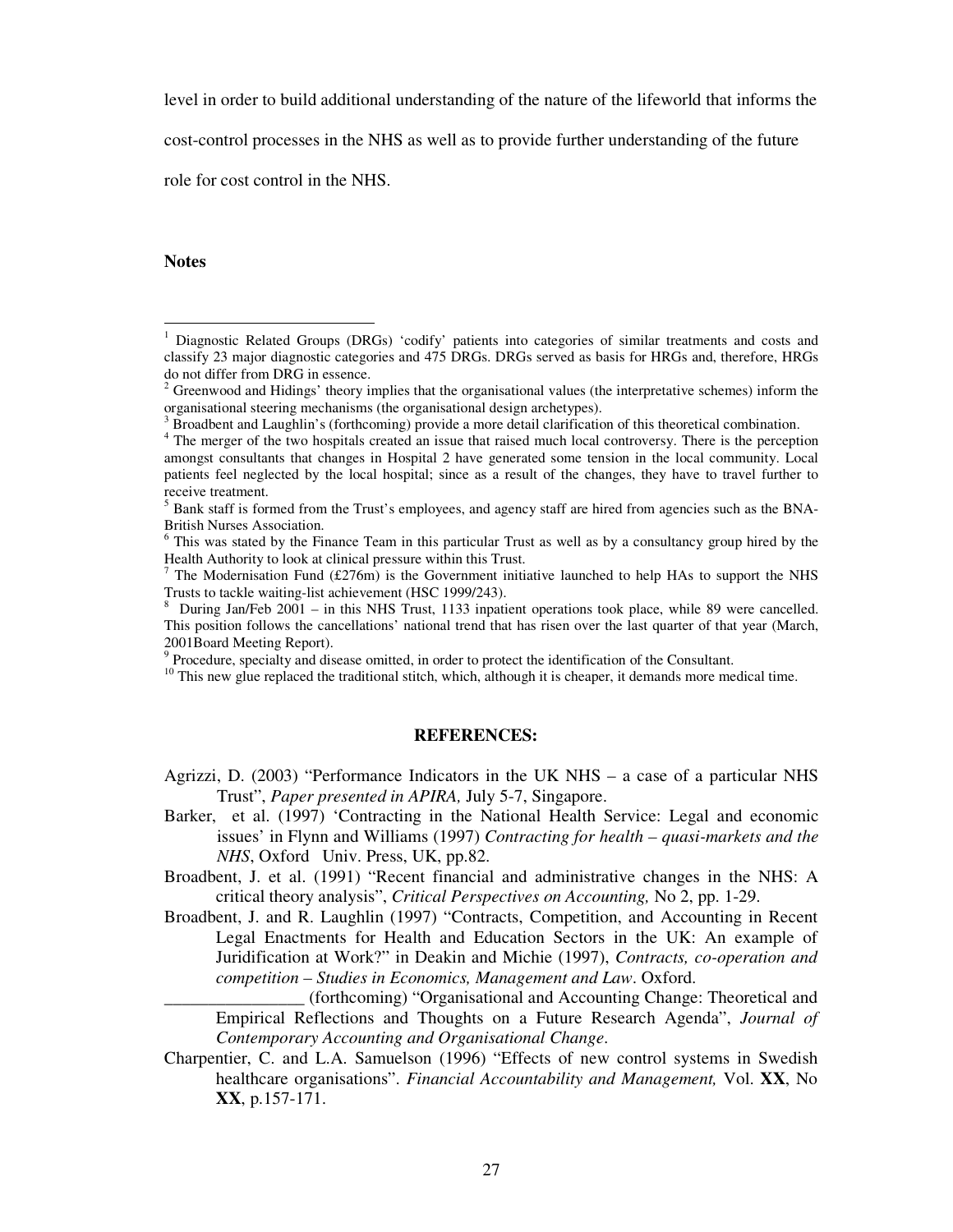- Chua, W.F. and A. Preston (1994) "Worrying about Accounting in health care", *Accounting, Auditing and Accountability Journal,* No. 7, pp. 5-17.
- Covaleski, M. and M. Dirsmith (1983), 'Budgeting as a means for control and loose coupling', *Accounting, Organisation and Society*, Vol. 8, No 4, p. 323-40.
- Ellwood, S. (2000) "The NHS Financial Manager in 2010", *Public Money and Management,* Jan-March. p. 23-31.
- Ezzamel, M. et al. (1990) "Managing it all by Numbers: A Review of Johnson and Kaplan's Relevance Lost", *Accounting and Business Research*, Vol. 20, No 78, p. 153-166*.*
- Fattore, G. (1999) 'Cost containment and health care reforms in the British NHS' in Mossialos and Le Grand (1999), Healthcare and Cost Containment in the European Union, Ashgate (Ed), UK.
- Fetter, R.B. and J.L. Freeman (1986) 'DRGs: Product Line Management within hospitals', *Academy of management Review,* Vol. 11, No 1, pp. 41-54.
- Fetter, R.B.(1991) "Background" in *DRGs,* Ann Arbor, *Health Administration Press.*
- Ferlie, E. (1994) "The creation and Evolution of quasi-markets in the public sector: early evidence from the NHS", *Policy and Politics*, vol. 22, No 2.
- Flynn, R. and G. Williams (1997) *Contracting for health – quasi-markets and the NHS*, OxfordUniv. Press, UK, pp.82.
- Garattini et al. (1999)'A model for calculating costs in hospital wards: an Italian experience', Vol.13, No 2.
- Greenwood, R. and C.R. Hinings (1988) "Understanding Strategic Change: The Contribution of Archetypes. Academy of Management Journal, Vol. 36, p. 1052- 1081.

\_\_\_\_\_\_\_\_\_\_\_\_ (1993) "Organisational Design Types, Tracks and the Dynamics of Strategic Change", Organisational Studies, Vol. 9, No 3, p. 293-316.

- Habermas, J. (1984) *The Theory of Communicative Action Volume 1: Reason and of Society,* McCarthy, T. (translate), Heinemann, London.
- Halgand, N. (2000) "The Hospital Accounting reform in France: Which Performance Model for Health care providers?, *Paper presented to the CIMA Workshop, September,* p. 21-22.
- Ham, C. (1999) *Health policy in Britain*, *The Politics and Organization of the National* Health *Service*, 4<sup>th</sup> Ed, Macmillan Press, London.
- Jacobs, K. (2001) 'Exploring the role of accounting in Medical Education: Mediating the professional and the bureaucratic', *Paper presented in CIMA Workshop,* University of Edinburgh, 27-28<sup>th</sup> September.
- Johnson, H. and R. Kaplan (1987) "Relevance Lost The rise and fall of Management Accounting", Boston, Massachusetts: Harvard Business Scholl press.
- Jones, C.S. (1999) 'Developing financial accountability in British acute hospitals', *Financial Accountability & management,* Feb, Vol. 15, No 1, pp.1-20.
	- \_\_\_\_\_\_\_\_\_\_\_\_ (2002) "The attitudes of British National Health Service Managers and Clinicians towards the introduction of benchmarking.", *Financial Accountability and Management,* Vol. 18, No 2, May, p.163-188*.*
- Jones, C.S. and I.P. Dewing (1997) The attitudes of NHS Clinicians and Medical Managers towards changes in accounting controls', *Financial Accountability and Management,* Vol.13, No. 3 p. 261:280.
- Kitchener, M. (1998) "Institutional change in UK Hospitals', *Public Administration,* Vol. 76 No 1, p.73-95.
- Knights and Collinson (1987) "Disciplining the Shopfloor: A Comparison of the Disciplinary effects of Managerial {psychology and Financial Accounting", Accounting, organizations and Society, Vol. 12, No 5, p. 457-477.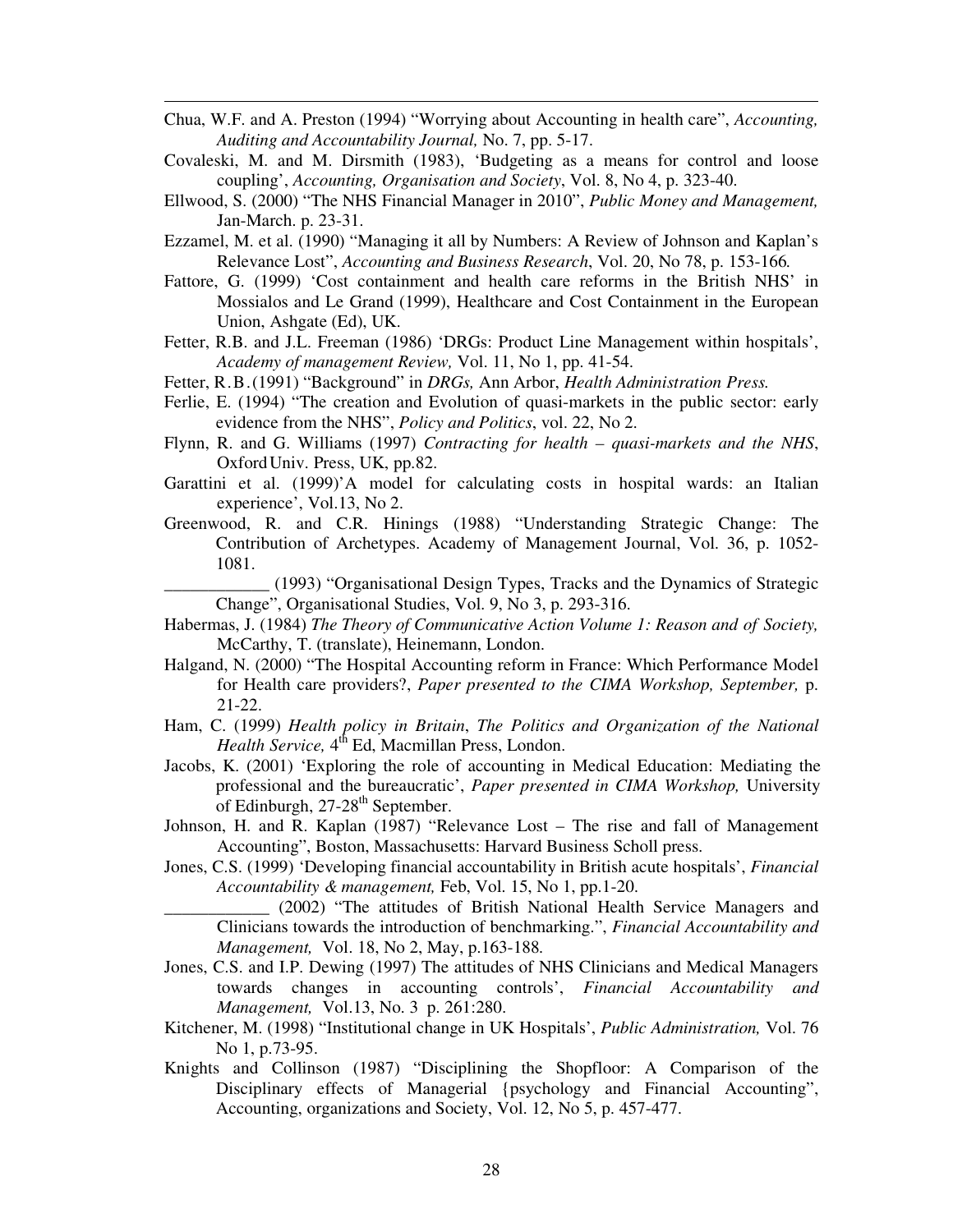- Kurunmaki, L. (2001) 'A Hybrid Profession The Appropriation of Management Accounting Expertise by Medical Professionals', *Conference Paper presented in* CIMA Workshop, University of Edinburgh, 27/28<sup>th</sup> September.
- Lapsley, I. and A. Pettigrew (1994) "Meeting the challenge: Accounting for change", Financial Accounting Management, vol. 10, No 2, p. 72-92.
- Lapsey, I. (1997) 'The New Public Management Diaspora: The Health Care Experience', *International Association of Management Journal, Forum on Research in Health Care Management*, Vol. 9, No 2, p.1-19.

\_\_\_\_\_\_\_\_\_ (2001) 'Accounting, Modernity and Health Care Policy', *Financial Accountability &Management*, Vol. 17, No 4, p. 331-50.

- Laughlin, R. (1991) "Environmental disturbances and organisational transitions and transformations: some alternative models', *Organization Studies*, Vol. 12, No 2, pp. 209-232.
	- \_\_\_\_\_\_\_\_\_ (1995) 'Methodological Themes Empirical Research in accounting: alternative approaches and a case for 'middle-range' thinking', *Accounting, Auditing & Accountability Journal,* Vol. 9, No 1, pp. 63-87.
		- \_\_\_\_\_\_\_\_\_ (2004) "Putting the record straight: a critique of 'methodology choices and the construction of facts: some implications from the sociology of knowledge'" *Critical Perspectives on Accounting,* Volume 15, Issue 2, February, p. 261-277.
- LeGrand, J. and B. New (1996) Rationing in the NHS Principles and Pragmatism, King's Fund, London.
- Lehtonen, T. (2000) "In search of efficiency DRG-Based pricing and case-mix accounting", *Helsinki School of Economics and Business Administration, Dept. Accounting and Finance.*
- Llewellyn, S. (1998)"Pushing budgets down the line:*"Accounting, Auditing and Accountability Journal,* Vol. 11, No 3, p. 292-308.
- Llewellyn, S. and D. Northcott (2001) 'X-ray vision', *Financial Management*, Dec., p.36-37.
- Northcott, D. and S. Llewellyn (2003) "The 'Ladder of Success' in Healthcare: The UK National Reference Costing Index" (2003) *Management Accounting Research*, Vol. 14, No 1, pp. 51-66.
- Nyland, K. and I. Pettersen (2004) 'The control gap: The role of budgets, accounting information and (non-) decisions in hospital settings', *Financial Accounting & Management,* Vol. 20, No 1.
- Pettersen, I. (2001) 'Implementing management accounting reform in the public sector: the difficult journey from intentions to effects', *The European Accounting Review,* Vol.10, No 3, p. 561-581.
- Propper, C. and W. Bartlett (1997) 'The impact of competition on the behaviour of NHS Trusts' in Flynn and Williams (1997) *Contracting for health – quasi-markets and the NHS*, Oxford Univ. Press, UK, pp.82
- Preston et al. (1992) 'Fabricating budgets: a study of the production of management budgets: a study of the production of management budgeting in the NHS', *Accounting, Organizations & Society*, vol. 17, No 6, pp. 561-593.
- Purdy, D. (1995) "Control and the NHS: some psychology of managing healthcare with cash budget and cash limits" in Berry A. et al. (1995), *Management Control, Theories, Issues and Practices*, McMillan, London.
- Ryan, B. et al. (2002) *Research Method & Methodology in Finance and Accounting"*, Academic Press Limited, London.
- Richardson, S. and J. Cullen (2000) "Autopsy of change: contextualising entrepreneurial and accounting potential in the NHS, *Financial Accounting Management*, Vol. 16, No 4, p. 353-372.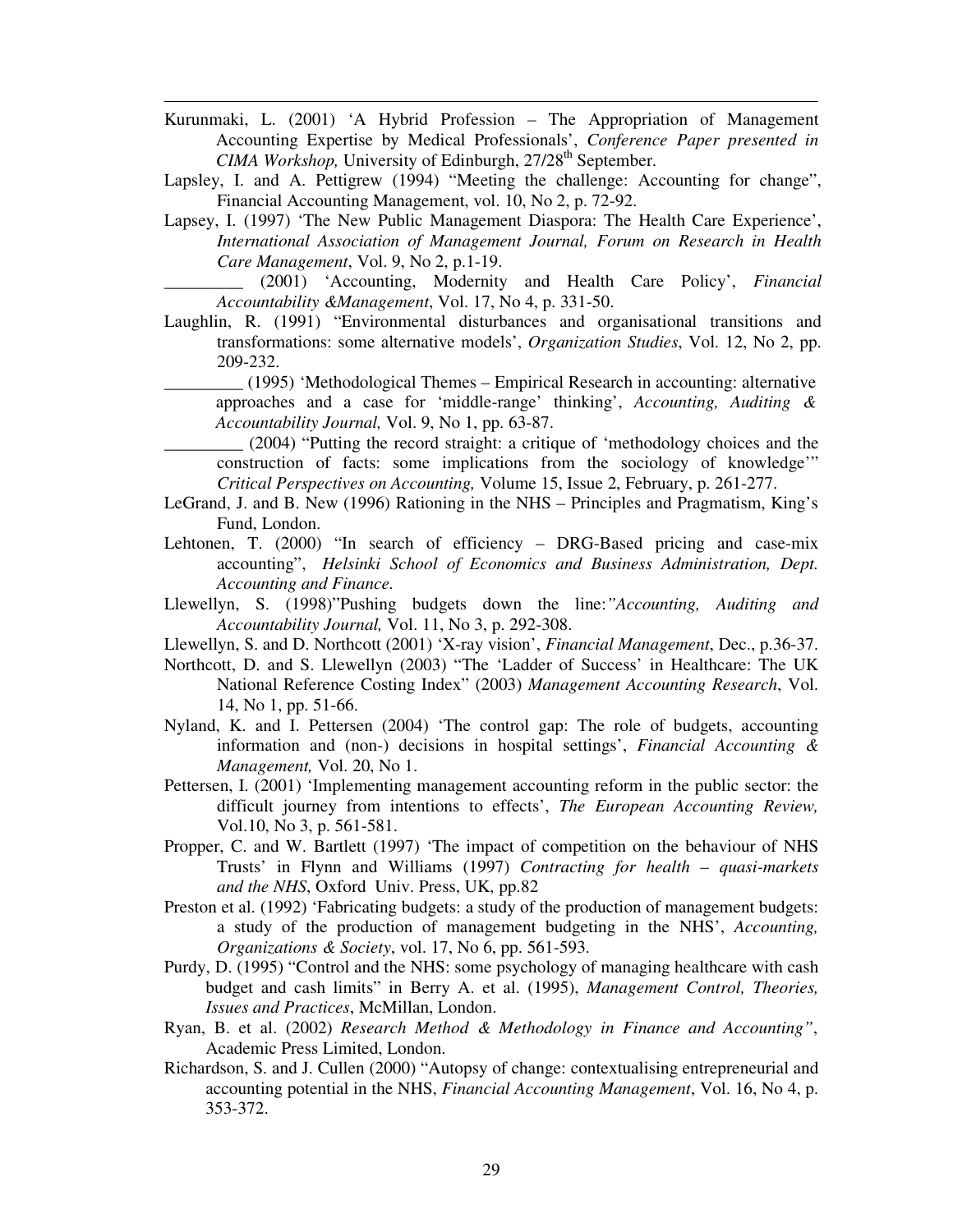#### **Labour Legislation and Policies:**

1997 White Paper "The NHS - Modern and dependable", The Stationary Office*,* DoH.

1999 White Paper "Our Healthier Nation", The Stationary Office, DoH.

First Class Service (1999) – The Stationary Office*,* DoH

Health Service Circular (HSC 1999/098) National Schedule of Reference Costs, June 1999, NHS Executive.

Health Service Circular (HSC 1998/163 - NHS Executive

- Health Service Circular (HSC 1998/198) 'Commissioning in the new NHS', Commissioning Services 1999-2000, 1 November 1999, NHS Executive.
- Health Service Circular HSC 1999/243 Health Authority Revenue Cash Limits 2000/01- Introducing the Healthcare Framework, Casemix Office, NHS Executive.

High Level Performance Indicators (1999) The Stationery Office, DoH, June.

National Schedule of Reference Costs – Costing and Activity requirements, June 2000 Collection – NHS Executive.

NHS Costing Manual – January 2000- NHS Executive

The NHS Performance Ratings for Acute Trusts (2000/2001)

Waiting Team Action Team – Getting Patients Treated – The Waiting List team Handbook – August 1999 – NHS Executive

#### **NHS Trust's Documentation**

Annual Report 1998-1999; 1999-2000; 2000-2001; 2001-2002

Finance and Activity Reports (2000;2001; 2002; 31/03/03)

The Trust's Performance Profile 1998/9 (Feb 2000) - *Audit & Commission– Promoting the best use of public money*

The 1998/99 Reference Costs Internal Report

The ninetieth to twenty-sixth board meeting reports (from June-1999 to January 2002). Progress Report, 2001/02 – Finance Plan

#### **APPENDIX**

Accident & Emergency (A&E) Department of Health (DoH) Diagnosis Related Groups (DRGs). Health Authority (HA) Health Benefit Groups (HBGs) Health Resource Groups (HRGs) Health Improvement Programmes (HImPs) Health Services Circular (HSC) Financial Managers (FMs) Long-Term Service Agreements (LTSAs) National Health Services (NHS) National Reference Costing Exercise (NRCE) National Schedule Reference Costs (NSRC) National Performance Framework (NPF) National Reference Costs Index (NRCI) Primary Care Groups (PCGs) Service Financial Framework (SaFFs)